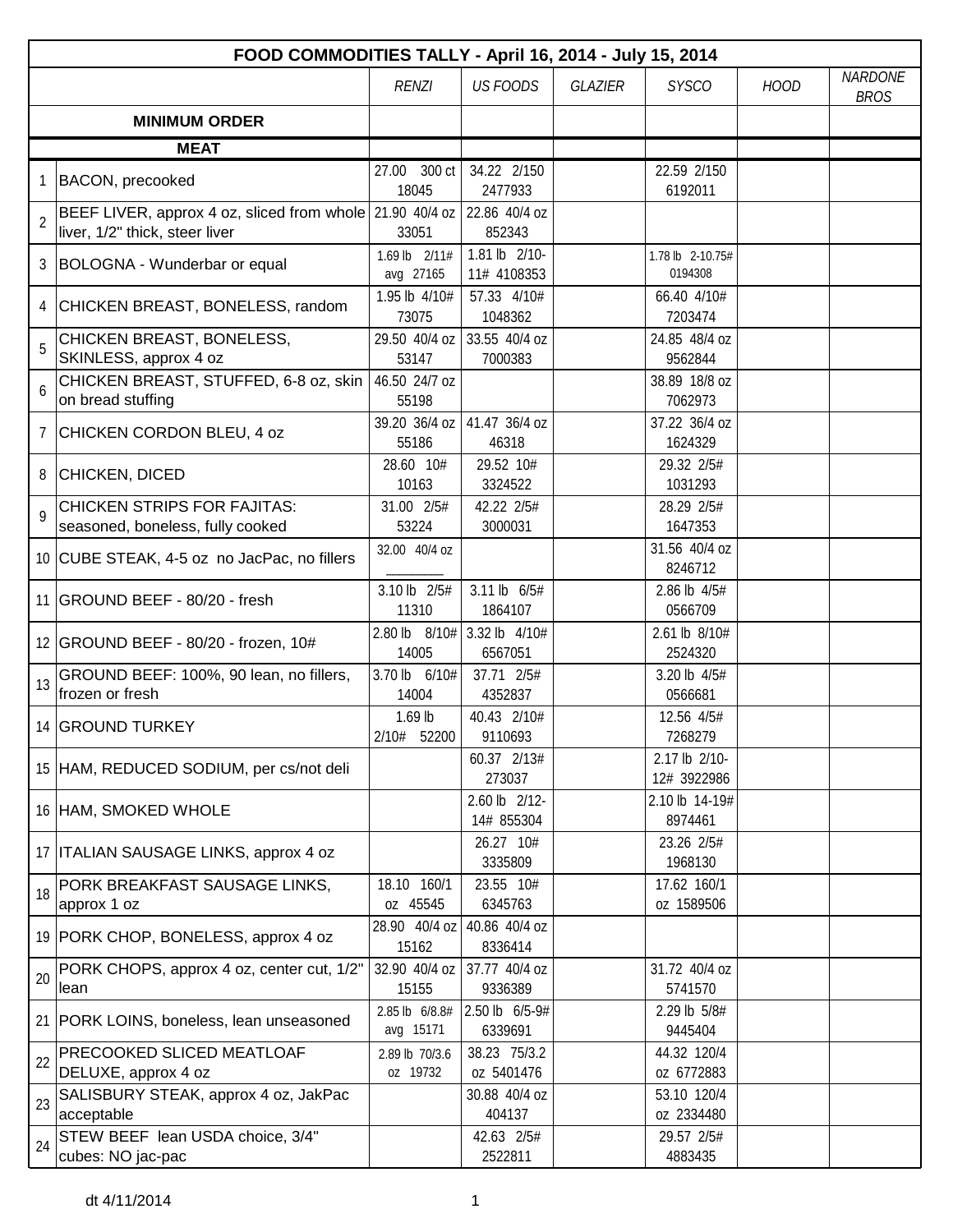|                | FOOD COMMODITIES TALLY - April 16, 2014 - July 15, 2014                        |                            |                              |                |                              |             |                               |  |  |  |
|----------------|--------------------------------------------------------------------------------|----------------------------|------------------------------|----------------|------------------------------|-------------|-------------------------------|--|--|--|
|                |                                                                                | <b>RENZI</b>               | <b>US FOODS</b>              | <b>GLAZIER</b> | <b>SYSCO</b>                 | <b>HOOD</b> | <b>NARDONE</b><br><b>BROS</b> |  |  |  |
| 25             | TOP ROUNDS: USDA choice, trimmed,<br>split and tied                            |                            | 3.69 lb 3/17#<br>261347      |                | 3.36 lb 4/9-<br>12# 1737238  |             |                               |  |  |  |
| 26             | TURKEY BREAST premium grade, not deli,<br>cooked, skinless                     |                            | 3.38 lb 2/8-9#<br>7199961    |                | 2.76 lb 2/8-<br>10# 2378297  |             |                               |  |  |  |
|                | 27 TURKEY BREAST: raw frozen                                                   | 2.52 lb 2/11#<br>avg 52036 | 3.76 2/8-10#<br>4894689      |                | 2.42 lb 2/8-<br>10# 4347126  |             |                               |  |  |  |
|                | 28 TURKEY DOGS                                                                 | 1.05 lb 160/2<br>oz 23099  | 33.55 48/4 oz<br>7000383     |                | 10.40 2/5#<br>9822453        |             |                               |  |  |  |
|                | <b>FROZEN FOODS</b>                                                            |                            |                              |                |                              |             |                               |  |  |  |
|                | <b>BABY BACK RIBS</b>                                                          | 3.65 lb 16/2.25#<br>17113  | 131.26 30#<br>7050693        |                | 4.04 lb 30#<br>1496728       |             |                               |  |  |  |
| $\overline{2}$ | BEEF PATTIES: 80% lean, frozen 3<br>patties/pound, round, paper in between     | 29.00 30/5.3<br>oz 11126   | 54.81 60/5.3<br>oz 192245    |                | 56.43 60/5.33<br>oz 2388702  |             |                               |  |  |  |
| 3              | BREAKFAST SAUSAGE LINKS, TURKEY                                                |                            | 27.15 10#<br>4002358         |                | 17.93 160/1<br>0Z 5393236    |             |                               |  |  |  |
| $\overline{4}$ | BREAKFAST SAUSAGE PATTIES, approx<br>1 oz                                      | 1.76 lb 96/2<br>oz 45547   | 37.10 10#<br>3084589         |                | 15.42 80/2 oz<br>1588466     |             |                               |  |  |  |
| 5              | BREAKFAST SAUSAGE PATTIES,<br><b>VEGETARIAN</b>                                |                            |                              |                | 44.15 112/1.34<br>oz 4800451 |             |                               |  |  |  |
| 6              | BREADED CHICKEN PATTY, approx 3 oz,<br>oven ready, white meat                  | 11.39 52/3.1<br>oz 55057   | 26.14 2/6.62#<br>9049933     |                | 11.85 52/3.1<br>oz 6482749   |             |                               |  |  |  |
| 7              | <b>BREADED FISH COOKED</b>                                                     | 20.90 53/3 oz<br>42082     | 27.35 10#<br>618090          |                | 19.74 10#<br>6085167         |             |                               |  |  |  |
| 8              | BREADED FISH : uncooked, ready to bake,<br>NOT DEEP FRY, comparable to Pier 17 |                            | 39.21 10#<br>1247139         |                | 47.07 30#<br>8945061         |             |                               |  |  |  |
| 9              | BREADED FISH FILLETS - approx 4 oz                                             |                            | 23.95 10#<br>4469987         |                | 38.34 10#<br>6788681         |             |                               |  |  |  |
| 10             | CHICKEN BREAST, BONELESS,<br><b>SKINLESS</b>                                   | 1.95 lb 40#<br>73075       | 34.19 48/4 oz<br>5874870     |                | 66.40 4/10#<br>7203474       |             |                               |  |  |  |
| 11             | CHICKEN BREASTS, approx 6.5 oz, bone<br>in and skin on, no backs, no ribs, IQF |                            | 45.18 48/8.2<br>oz 6000707   |                | 41.24 48/8.89<br>oz 7000195  |             |                               |  |  |  |
| 12             | CHICKEN FILLETS, BREADED, approx 4<br>ΟZ                                       | 33.00 40/4 oz<br>90044     | 36.32 40/4 oz<br>6576672     |                | 36.24 2/5#<br>8391951        |             |                               |  |  |  |
|                | 13 CHICKEN LEGS, approx 6 oz, IQF                                              | 1.52 lb 48/7 oz<br>73032   | 17.87 7.5#<br>9013301        |                | 37.42 48/7.3<br>oz 8006195   |             |                               |  |  |  |
| 14             | CHICKEN MEAT, DICED: cooked, white &<br>dark meat, IQF                         | 28.60 10#<br>10163         | 30.65 10#<br>3324522         |                | 29.32 2/5#<br>1031293        |             |                               |  |  |  |
|                | 15 CHICKEN NUGGET                                                              | 11.50 250/.64<br>oz 55067  | 14.92 2/5#<br>2359370        |                | 11.77 250/.64<br>oz 9457912  |             |                               |  |  |  |
|                | <b>16 CHICKEN PATTY</b>                                                        | 11.39 52/3.1<br>oz 55057   | 14.92 2/5#<br>2400703        |                | 12.70 52/3.1<br>oz 6753602   |             |                               |  |  |  |
|                | 17 CUBED PORK                                                                  |                            | 28.64 4/2.5#<br>4356176      |                | 20.20 2/5#<br>1664994        |             |                               |  |  |  |
|                | 18   DANISH - assorted                                                         | 20.90 48/2.5<br>oz 52636   | 18.29 50/1.3<br>oz 3102233   |                | 15.39 24/3.25<br>oz 1086313  |             |                               |  |  |  |
|                | 19 DICED TURKEY                                                                | 2.29 lb 2/5#<br>10161      | 25.27 2/5#<br>7213879        |                | 22.83 2/5#<br>3054848        |             |                               |  |  |  |
|                | 20 DINNER ROLLS                                                                | 13.95 8 ct<br>10367        |                              |                | 23.08 6/32 ct<br>7294283     |             |                               |  |  |  |
|                | 21 DONUT - assorted                                                            |                            | 48.51 240/1.25<br>oz 7222870 |                | 30.86<br>144/1.25 oz         |             |                               |  |  |  |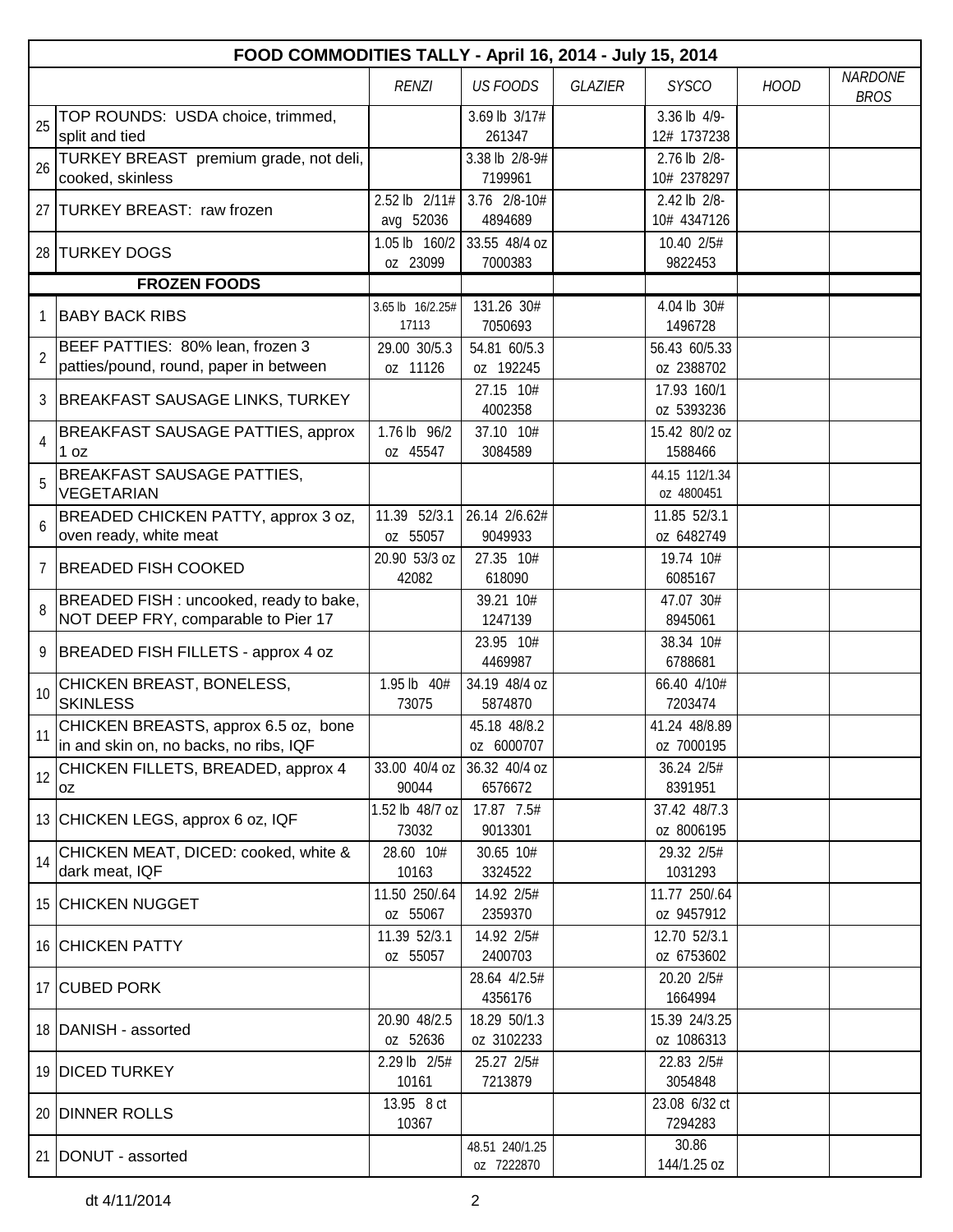|    | FOOD COMMODITIES TALLY - April 16, 2014 - July 15, 2014 |                            |                             |                |                             |             |                               |  |  |  |
|----|---------------------------------------------------------|----------------------------|-----------------------------|----------------|-----------------------------|-------------|-------------------------------|--|--|--|
|    |                                                         | <b>RENZI</b>               | <b>US FOODS</b>             | <b>GLAZIER</b> | <b>SYSCO</b>                | <b>HOOD</b> | <b>NARDONE</b><br><b>BROS</b> |  |  |  |
|    | 22 FISH NUGGETS, approx 1 oz                            | 21.99 160/1<br>oz 42100    | 24.52 10#<br>6365837        |                | 19.35 10#<br>2124709        |             |                               |  |  |  |
|    | 23 FRENCH FRIES                                         | 14.00 6/5#<br>34115        | 20.79 6/5#<br>7327042       |                | 13.06 6/5#<br>8897878       |             |                               |  |  |  |
|    | 24 FRENCH TOAST                                         | 19.43 144 ct<br>46021      | 22.69 12/6 ct<br>850222     |                | 19.44 144/1.5<br>oz 3580487 |             |                               |  |  |  |
|    | 25   HASHBROWN - approx 2.25 oz                         | 22.00 6/3.5#<br>34398      | 22.82 6/3.5#<br>4406609     |                | 14.22 6/3.5#<br>0393678     |             |                               |  |  |  |
|    | 26 HOT DOGS (approx 80 cs)                              | 1.31lb 12/1#<br>23018      | 19.90 10#<br>1330109        |                | 13.54 2/5#<br>1073485       |             |                               |  |  |  |
|    | 27   ITALIAN MEATBALLS                                  | 16.20 10#<br>11234         | 28.19 2/5#<br>1329200       |                | 57.18 40#<br>4288577        |             |                               |  |  |  |
|    | 28 ITALIAN SAUSAGE CUBES: cooked                        | 19.50 2/5#<br>bag 32083    | 22.37 2/5#<br>8574840       |                | 16.18 2/5#<br>2543064       |             |                               |  |  |  |
|    | 29 MANICOTTI - approx 3 oz                              | 24.00 60/2.75<br>oz 35243  | 32.12 60/2.75<br>oz 3272580 |                | 24.81 60/2.75<br>oz 1042878 |             |                               |  |  |  |
|    | 30 MEATBALLS                                            | 16.20 10#<br>11234         | 20.87 160/1<br>oz 8236028   |                | 14.78 160/1<br>oz 5063138   |             |                               |  |  |  |
|    | 31 MEATLOAF SLICES                                      |                            |                             |                | 44.32 120/4<br>oz 6772883   |             |                               |  |  |  |
| 32 | MEATLOAF DELUXE, PRECOOKED,<br>SLICED, approx 4 oz      | 2.89 lb 70/3.6<br>oz 19732 |                             |                | 47.37 76/3.15<br>oz 2138121 |             |                               |  |  |  |
|    | 33 OMELETS                                              | 34.50 84/3 oz<br>27026     | 32.19 200/1<br>oz 2365013   |                | 17.05 48/3 oz<br>7518582    |             |                               |  |  |  |
|    | 34   PANCAKES                                           |                            | 19.25 12 ct<br>3853165      |                | 9.28 144/1.2<br>oz 069200   |             |                               |  |  |  |
|    | 35   PANCAKES - BUTTERMILK - approx 1.2 oz              | 11.59 144/1.2<br>oz 46033  | 13.87 12 ct<br>5734553      |                | 9.28 144/1.2<br>oz 069200   |             |                               |  |  |  |
|    | 36 PEPPERONI: sliced                                    | 28.50 2/12.5#<br>21036     | 28.06 10#<br>6688592        |                | 40.17 25#<br>1752062        |             |                               |  |  |  |
|    | 37   PIZZA, CHEESE, 5" ROUND - approx 5 oz              | 44.50 80/5"<br>80085       | 48.36 54/5.2<br>oz 1019520  |                | 37.50 60/5"<br>4414454      |             | 43.00 60/5.35<br>oz 5WRMNY2   |  |  |  |
|    | 38 PIZZA CRUST, 9" round                                | 11.50 12/9"<br>37804       |                             |                | 37.07 50/10"<br>9484536     |             |                               |  |  |  |
|    | 39 PIZZA CRUST, sheet pan                               | 24.00 10/43<br>oz 37807    | 29.68 10 ct<br>6736177      |                | 34.59 12/16x24<br>7324684   |             | 27.00 10/20<br>oz 2WPS        |  |  |  |
|    | 40   PIZZA TOPPING, SAUSAGE                             | 19.50 2/5#<br>bag 32083    | 44.06 3/5#<br>2991800       |                | 18.48 2/5#<br>8131443       |             |                               |  |  |  |
| 41 | POLLOCK POTATO CRUNCH NUGGET -<br>approx 1 oz           | 21.99 160/1<br>oz 42100    | 24.52 10#<br>6365837        |                |                             |             |                               |  |  |  |
| 42 | PORK BBQ RIBETTES, cooked, approx 3-4<br>0Z             |                            | 27.65 52/3.1<br>oz 3076460  |                | 27.34 53/3 oz<br>7154263    |             |                               |  |  |  |
|    | 43   POTATOES, CUBED (to pan fry)                       | 29.10 6/5#<br>34387        | 34.10 6/5#<br>4395265       |                | 19.69 6/5#<br>3644036       |             |                               |  |  |  |
|    | 44 PULLED TURKEY                                        | 37.50 2/5#<br>52031        | 39.25 2/5#<br>7173594       |                | 39.89 10#<br>7497217        |             |                               |  |  |  |
|    | 45 RAVIOLI                                              | 19.95 300/.65<br>oz 86212  | 30.94 136<br>8329120        |                | 12.31 220/.58<br>oz 1314822 |             |                               |  |  |  |
|    | 46 STEAK UM                                             | 31.50 53/3 oz<br>33066     | 29.91 10#<br>6189591        |                | 31.37 64/2.5<br>oz 3788882  |             |                               |  |  |  |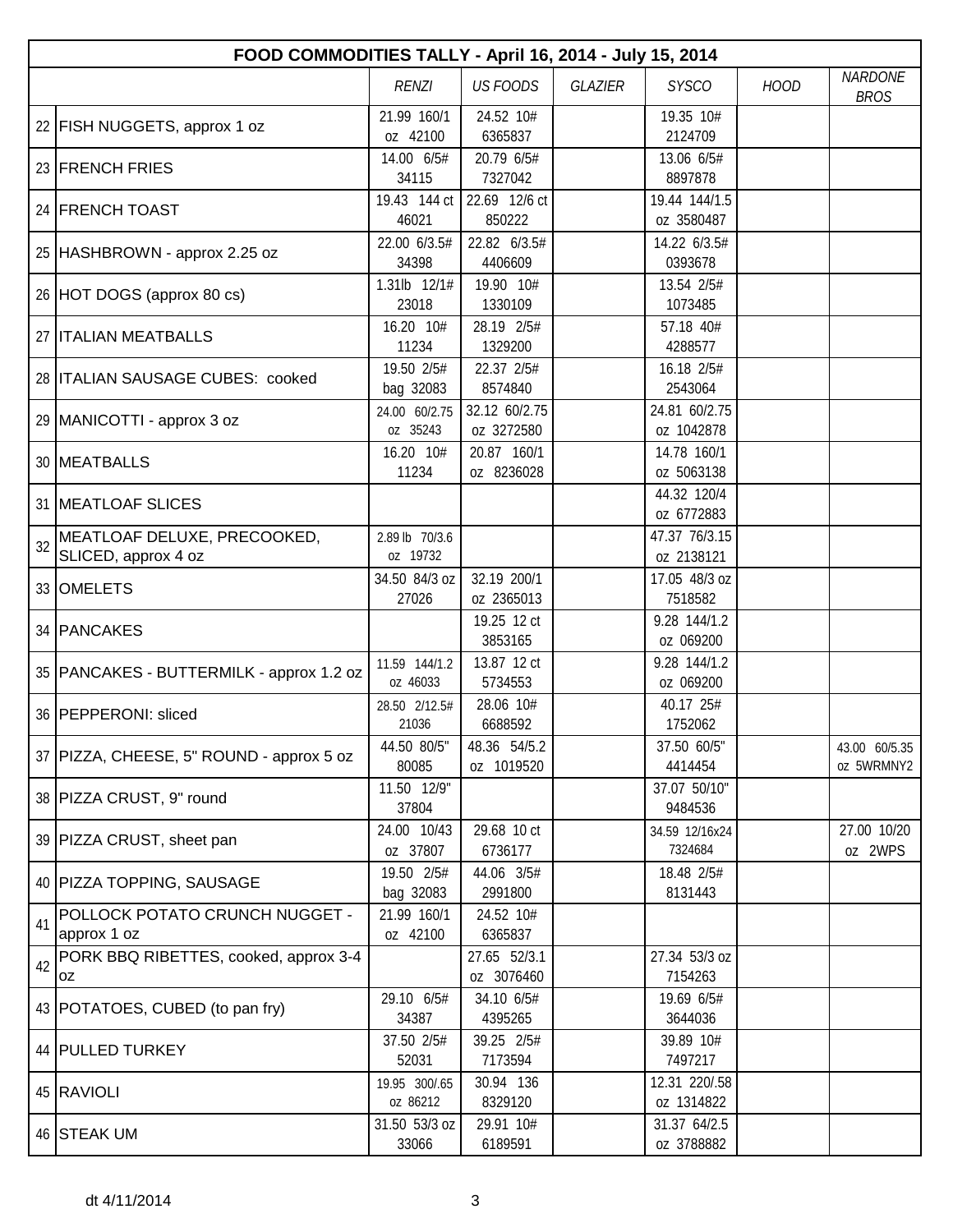|                | FOOD COMMODITIES TALLY - April 16, 2014 - July 15, 2014 |                            |                            |         |                             |             |                               |  |  |  |
|----------------|---------------------------------------------------------|----------------------------|----------------------------|---------|-----------------------------|-------------|-------------------------------|--|--|--|
|                |                                                         | <b>RENZI</b>               | <b>US FOODS</b>            | GLAZIER | <b>SYSCO</b>                | <b>HOOD</b> | <b>NARDONE</b><br><b>BROS</b> |  |  |  |
|                | 47 SWEET POTATO FRIES                                   | 19.95 6/2.5#<br>34087      | 26.99 3/5#<br>7693799      |         | 24.70 6/2.5#<br>5656200     |             |                               |  |  |  |
|                | 48 STUFFED CABBAGE W/SAUCE                              |                            | 62.14 4/92 oz<br>1326305   |         | 63.63 4/5.7#<br>8156978     |             |                               |  |  |  |
|                | 49 STUFFED PEPPERS W/SAUCE                              | 52.25 4/83 oz<br>35161     | 64.16 4/83 oz<br>6001655   |         | 52.36 4/5#<br>2517001       |             |                               |  |  |  |
|                | 50 STUFFED SHELLS - approx 2 oz                         | 36.00 120/2<br>oz 35249    | 37.18 96/2 oz<br>8061582   |         | 34.46 96/2 oz<br>1948512    |             |                               |  |  |  |
|                | 51   TATOR TOT - approx 1 oz                            | 16.59 6/5#<br>34197        | 27.42 6/5#<br>7068588      |         | 18.86 6/5#<br>0013553       |             |                               |  |  |  |
|                | 52 UNBREADED FISH FILLETS - approx 4 oz                 |                            | 25.38 10#<br>5102751       |         | 84.34 4/10#<br>8085698      |             |                               |  |  |  |
|                | 53 UNBREADED VEAL PATTY - approx 4 oz                   |                            | 30.65 40/4 oz<br>3364791   |         | 25.87 40/4 oz<br>1169267    |             |                               |  |  |  |
|                | 54   VEGGIE BURGER, regular                             | 52.00 48/3.4<br>oz 11092   |                            |         | 44.84 48/3.4<br>oz 2023125  |             |                               |  |  |  |
|                | 55 VEGGIE BURGER, southwestern                          |                            |                            |         | 45.34 48/3.4<br>oz 9349960  |             |                               |  |  |  |
|                | 56 WAFFLES                                              | 11.25 144 ct<br>46023      | 12.54 144/8<br>oz 7018765  |         | 11.30 144/.83<br>oz 3788908 |             |                               |  |  |  |
|                | 57 WRAPS                                                | 11.95 6/12 ct<br>60048     | 22.91 12/6<br>5366539      |         |                             |             |                               |  |  |  |
|                | <b>FISH</b>                                             |                            |                            |         |                             |             |                               |  |  |  |
| 1              | TUNA FISH, 12 oz                                        |                            | 57.92 24/12                |         | 45.02 24/12                 |             |                               |  |  |  |
|                |                                                         |                            | oz 2091072                 |         | oz 8524357                  |             |                               |  |  |  |
| 2              | TUNA FISH, 66.5 oz                                      | 53.00 6/66.5<br>oz 64025   | 66.87 6/66.5<br>oz 2010403 |         | 41.96 6/66.5<br>oz 7519285  |             |                               |  |  |  |
|                | <b>EGGS</b>                                             |                            |                            |         |                             |             |                               |  |  |  |
| $\mathbf{1}$   | EGG PATTIES, 1 oz - frozen                              | 45.50 300/1.25<br>oz 27055 | 32.19 200/1<br>oz 2365013  |         | 30.35 200/1<br>oz 9546797   |             |                               |  |  |  |
| 2              | <b>PASTEURIZED EGGS</b>                                 | 39.50 15/2#<br>27022       | 42.95 15/2#<br>882373      |         | 31.51 15/2#<br>6580932      |             |                               |  |  |  |
|                | 3 PEELED HARD COOKED                                    |                            | 46.39 25<br>5723465        |         | 27.06 2/10#<br>5826500      |             |                               |  |  |  |
|                | <b>PASTA &amp; GRAINS</b>                               |                            |                            |         |                             |             |                               |  |  |  |
| 1              | <b>BARLEY</b>                                           |                            | 15.96 24/1#<br>5212675     |         |                             |             |                               |  |  |  |
| $\overline{2}$ | <b>EGG NOODLES</b>                                      | 8.75 10#<br>84082          | 13.60 2/5#<br>7328651      |         | 9.16 10#<br>0469104         |             |                               |  |  |  |
|                | 3 ELBOW MACARONI                                        | 10.95 20#<br>84073         | 17.48 2/10#<br>993063      |         | 12.07 20#<br>8644375        |             |                               |  |  |  |
|                | 4   LASAGNA NOODLES                                     | 14.50 12#<br>76879         | 19.35 12/1#<br>7988793     |         | 12.86 10#<br>4933164        |             |                               |  |  |  |
| 5              | RICE - par boil                                         | 10.95 25#<br>66014         | 36.23 50#<br>2328193       |         | 10.79 25#<br>7905441        |             |                               |  |  |  |
| 6              | <b>ROTINI</b> - tricolor                                | 7.40 10#<br>84096          | 26.69 2/10#<br>2328805     |         | 17.97 2/10#<br>5588017      |             |                               |  |  |  |
| $\overline{7}$ | ROTINI - plain                                          | 11.50 20#<br>84083         | 17.48 2/10#<br>997627      |         | 10.73 20#<br>0819393        |             |                               |  |  |  |
|                | 8 SPAGHETTI                                             | 10.95 20#<br>84072         | 17.48 2/10#<br>997692      |         | 12.13 20#<br>8836647        |             |                               |  |  |  |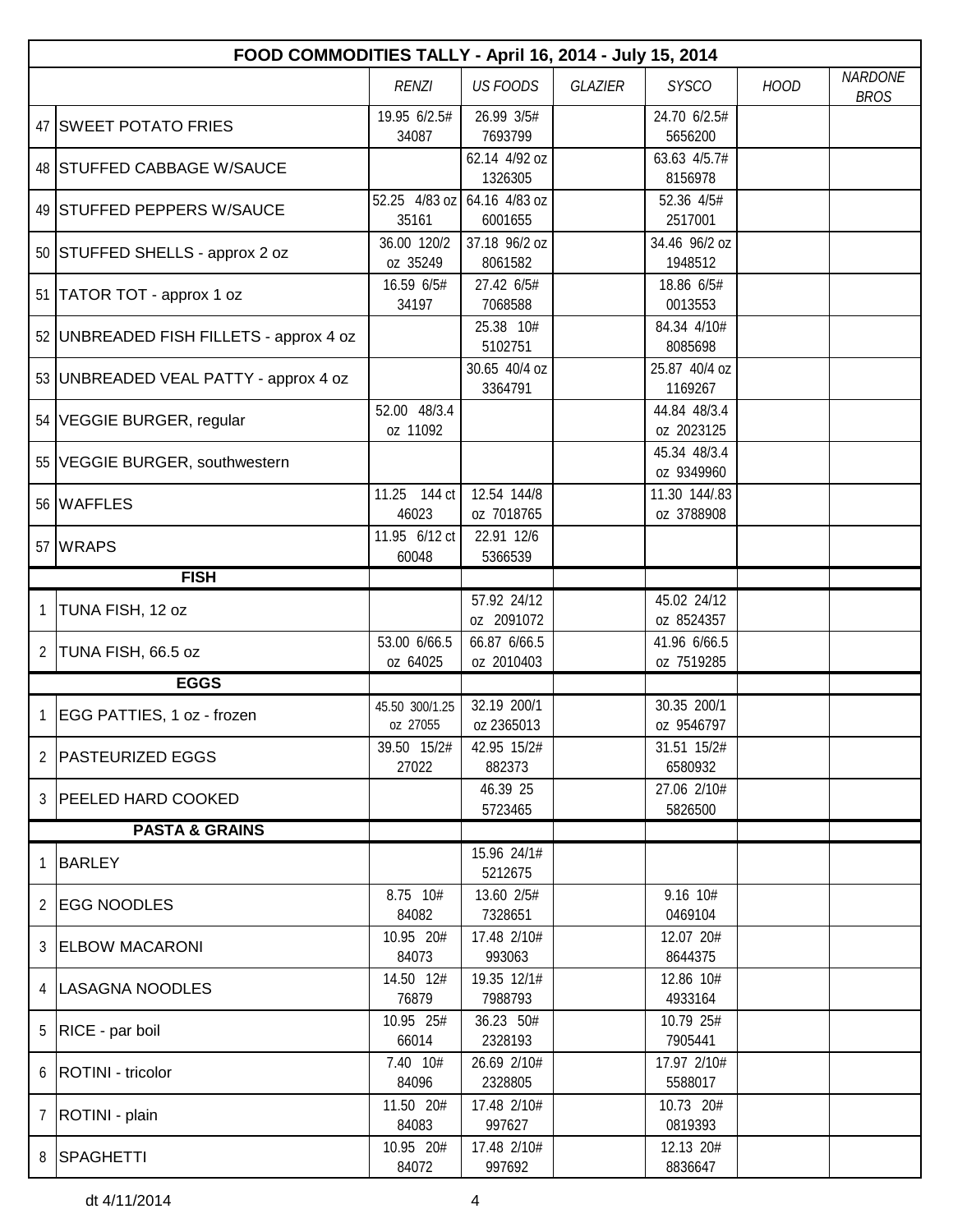|                | FOOD COMMODITIES TALLY - April 16, 2014 - July 15, 2014 |                        |                          |         |                           |             |                               |  |  |  |
|----------------|---------------------------------------------------------|------------------------|--------------------------|---------|---------------------------|-------------|-------------------------------|--|--|--|
|                |                                                         | <b>RENZI</b>           | <b>US FOODS</b>          | GLAZIER | <b>SYSCO</b>              | <b>HOOD</b> | <b>NARDONE</b><br><b>BROS</b> |  |  |  |
|                | $9$ ZITI                                                | 10.95 20#<br>84074     | 21.76 2/10#<br>3327681   |         | 11.65 20#<br>0819439      |             |                               |  |  |  |
|                | <b>BAKING PRODUCTS</b>                                  |                        |                          |         |                           |             |                               |  |  |  |
| 1              | <b>BAKING POWDER</b>                                    | 42.00 6/5#<br>68064    | 55.86 6/5#<br>8004772    |         | 45.276/5#<br>5517701      |             |                               |  |  |  |
| $\overline{2}$ | <b>BAKING SODA</b>                                      | 14.00 24/1#<br>68058   | 14.62 12/2#<br>1043975   |         | 11.73 12/24<br>oz 4950598 |             |                               |  |  |  |
| 3              | <b>CANOLA OIL</b>                                       | 23.00 35#<br>30087     | 37.92 3/gal<br>1350529   |         | 19.96 3/gal<br>5191150    |             |                               |  |  |  |
| 4              | COCONUT: unsweetened                                    |                        |                          |         | 18.13 5/2#<br>4510921     |             |                               |  |  |  |
|                | 5 CORN STARCH                                           | 17.50 24/1#<br>91369   | 17.62 24/1#<br>4009908   |         | 18.21 24/1#<br>4073441    |             |                               |  |  |  |
|                | 6 FLOUR - 25#                                           | 7.75 25#<br>10881      | 18.40 2/25#<br>2330942   |         | 16.05 2/25#<br>8379270    |             |                               |  |  |  |
| $\overline{7}$ | FLOUR - 50#                                             | 7.75 25#<br>10881      | 14.97 50#<br>8615247     |         | 16.21 50#<br>4479820      |             |                               |  |  |  |
|                | 8 PEANUT BUTTER                                         | 41.00 6/5#<br>92542    | 45.76 6/5#<br>4327581    |         | 43.33 6/5#<br>4009189     |             |                               |  |  |  |
|                | 9 PEANUT BUTTER CHIPS                                   |                        |                          |         |                           |             |                               |  |  |  |
|                | 10 SEMI-SWEET CHOCOLATE CHIPS                           | 37.95 25#<br>92210     | 52.63 25#<br>5004940     |         | 48.18 25#<br>5335732      |             |                               |  |  |  |
|                | 11 SHORTENING                                           |                        | 36.95 50#<br>2880383     |         | 30.40 50#<br>4003851      |             |                               |  |  |  |
|                | 12 SUGAR, BROWN - 2#                                    | 22.29 12/2#<br>11183   | 20.91 12/2#<br>855387    |         | 20.90 12/2#<br>5593702    |             |                               |  |  |  |
|                | 13 SUGAR, BROWN - 50#                                   | 26.70 50#<br>67009     | 29.98 50#<br>2033744     |         | 27.72 50#<br>1854926      |             |                               |  |  |  |
|                | 14 SUGAR, CONFECTIONERY - 2#                            | 22.29 12/2#<br>92205   | 20.91 12/2#<br>1627215   |         | 20.88 12/2#<br>5593900    |             |                               |  |  |  |
|                | 15   SUGAR, CONFECTIONERY - 25#                         | 31.95 50#<br>67007     | 27.91 50#<br>6418669     |         | 27.92 50#<br>1854918      |             |                               |  |  |  |
|                | 16 SUGAR, GRANULATED                                    | 20.95 50#<br>68395     | 21.65 50#<br>8383283     |         | 19.23 50#<br>4782694      |             |                               |  |  |  |
|                | 17 VANILLA EXTRACT                                      |                        | 11.10 gal<br>761346      |         | 18.80 6/32 oz<br>5239389  |             |                               |  |  |  |
|                | 18 VEGETABLE OIL                                        | 35.95 6/gal<br>30088   | 36.70 6/gal<br>9328691   |         | 33.76 6/gal<br>4119061    |             |                               |  |  |  |
|                | 19 WALNUTS                                              |                        | 50.43 5#<br>2634442      |         | 38.44 3/2#<br>4645388     |             |                               |  |  |  |
|                | <b>INDIVIDUAL / BULK CEREALS</b>                        |                        |                          |         |                           |             |                               |  |  |  |
| 1              | <b>BRAN FLAKES - Individual</b>                         |                        | 33.12 70 ct<br>8489403   |         | 18.42 84/1 oz<br>7001093  |             |                               |  |  |  |
| 2              | <b>BRAN FLAKES - Bulk</b>                               |                        | 14.14 4/35 oz<br>5176847 |         | 12.86 4/35 oz<br>6709414  |             |                               |  |  |  |
|                | 3 CHEERIOS - Individual                                 | 18.59 96/1 oz<br>84160 | 18.60 84 ct<br>7874167   |         | 17.63 84/1 oz<br>7001082  |             |                               |  |  |  |
| 4              | <b>CHEERIOS - Bulk</b>                                  | 28.25 4/29 oz<br>84045 | 20.25 4/34 oz<br>8622261 |         | 14.09 4/35 oz<br>6732754  |             |                               |  |  |  |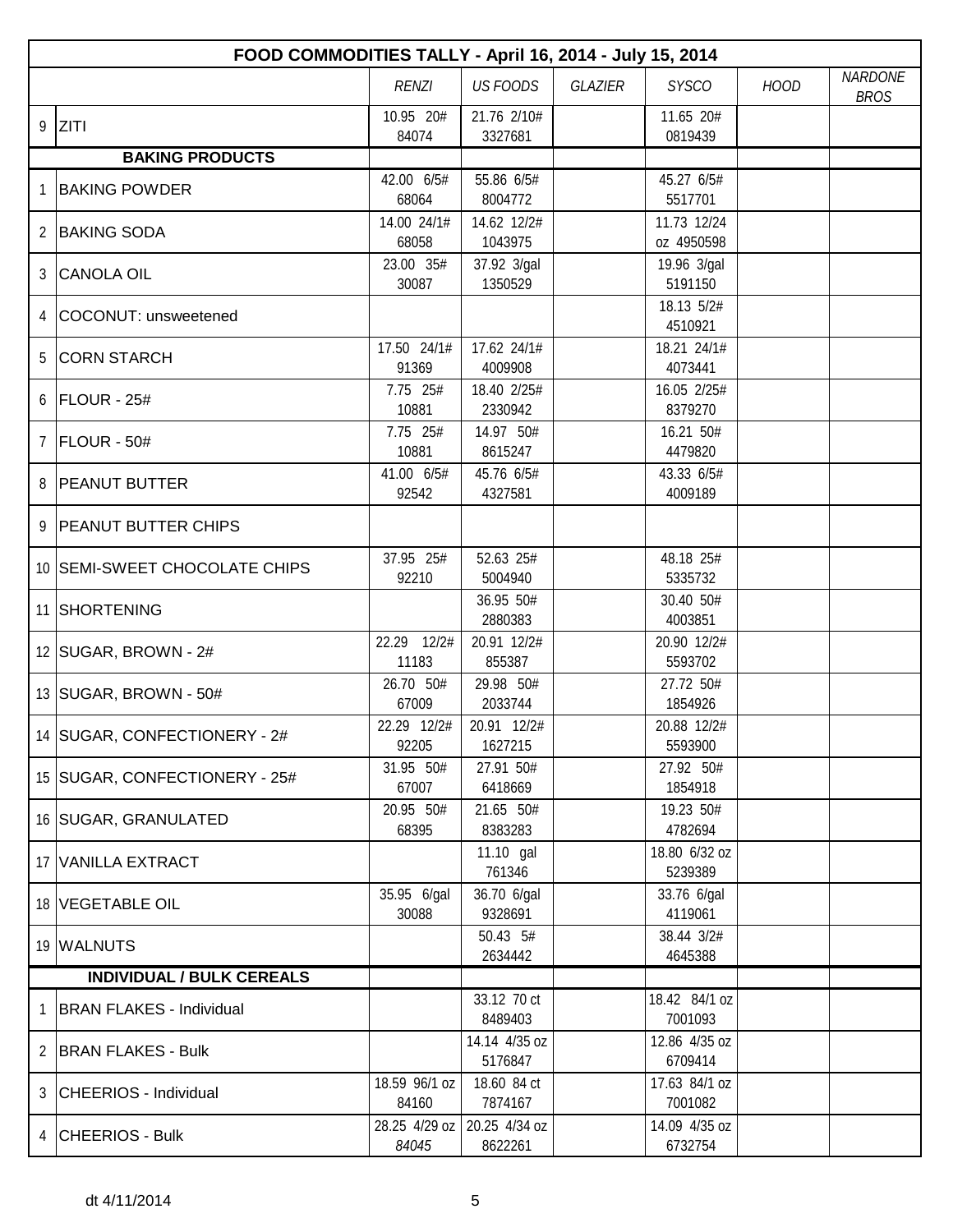|                 | FOOD COMMODITIES TALLY - April 16, 2014 - July 15, 2014 |                         |                             |         |                             |             |                               |  |  |  |
|-----------------|---------------------------------------------------------|-------------------------|-----------------------------|---------|-----------------------------|-------------|-------------------------------|--|--|--|
|                 |                                                         | <b>RENZI</b>            | <b>US FOODS</b>             | GLAZIER | <b>SYSCO</b>                | <b>HOOD</b> | <b>NARDONE</b><br><b>BROS</b> |  |  |  |
| 5               | <b>CINNAMON TOASTIES - Individual</b>                   | 18.59 96/1 oz<br>85045  | 23.76 96 ct<br>7373590      |         | 24.45 96 ct<br>9108085      |             |                               |  |  |  |
|                 | <b>CINNAMON TOASTIES - Bulk</b>                         |                         | 40.81 6/32 oz<br>5640628    |         | 39.65 4/45 oz<br>4396446    |             |                               |  |  |  |
| $7\phantom{.0}$ | CORN FLAKES - Individual                                | 18.59 96/1 oz<br>85009  | 18.23 84 ct<br>7863095      |         | 17.63 84/1 oz<br>2430259    |             |                               |  |  |  |
|                 | 8 CORN FLAKES - Bulk                                    | 18.95 4/26 oz<br>84009  | 15.58 4/34 oz<br>5621339    |         | 12.40 4/35 oz<br>6709307    |             |                               |  |  |  |
|                 | 9 CREAM OF WHEAT - Bulk                                 | 20.85 12/28<br>oz 85523 | 42.32 12/28<br>oz 8007551   |         | 20.89 12/28<br>oz 8562639   |             |                               |  |  |  |
|                 | 10 CREAM OF WHEAT - Individual                          |                         |                             |         |                             |             |                               |  |  |  |
|                 | 11 FROSTED FLAKES - Individual                          | 18.59 96/1 oz           | 23.76 96 ct<br>9266883      |         | 25.85 96/1 oz<br>0444606    |             |                               |  |  |  |
|                 | 12 FROSTED FLAKES - Bulk                                |                         | 25.70 4/45 oz<br>5621412    |         | 14.24 4/35 oz<br>6781587    |             |                               |  |  |  |
|                 | 13 OATMEAL - Individual                                 | 24.00 12/42<br>oz 85522 | 9.45 48 ct<br>1892132       |         | 20.02 144/.98<br>oz 8562662 |             |                               |  |  |  |
|                 | 14 QUICK OATS, approx 42 oz                             |                         | 32.55 12/42<br>oz 1004662   |         | 23.57 12/42<br>oz 8562621   |             |                               |  |  |  |
|                 | 15 RAISIN BRAN - Individual                             | 18.59 96/1 oz<br>84033  | 19.19 84 ct<br>7871007      |         | 18.05 84/1 oz<br>7001080    |             |                               |  |  |  |
|                 | 16 RAISIN BRAN - Bulk                                   | 17.29 4/35 oz<br>76243  | 26.85 6/36 oz<br>5622253    |         | 15.15 4/35 oz<br>6732788    |             |                               |  |  |  |
|                 | 17 SPECIAL K - Individual                               | 28.50 96/1 oz<br>84026  | 26.20 96 ct<br>7002074      |         | 24.54 96/5/8<br>oz 4044699  |             |                               |  |  |  |
|                 | 18 RICE CRISPIES - Individual                           | 18.59 96/1 oz<br>84062  | 26.20 96/.625<br>oz 6002075 |         | 17.63 84/1 oz<br>7001085    |             |                               |  |  |  |
|                 | 19 RICE CRISPIES - Bulk                                 | 29.50 20#<br>84069      | 17.08 4/32 oz<br>1232818    |         | 13.97 4/35 oz<br>6709455    |             |                               |  |  |  |
|                 | 20 SHREDDED WHEAT - Individual                          |                         | 27.94 70 ct<br>3489432      |         | 27.94 70/1.2<br>oz 6199269  |             |                               |  |  |  |
|                 | 21 SHREDDED WHEAT - Bulk                                |                         |                             |         |                             |             |                               |  |  |  |
|                 | 22 TOOTIE FRUTIES - Individual                          | 18.59 96/1 oz           | 23.59 96 ct<br>7270697      |         | 34.48 96/1 oz<br>1913047    |             |                               |  |  |  |
|                 | 23 TOOTIE FRUTIES - Bulk                                |                         | 21.25 4/35 oz<br>5622279    |         | 15.44 4/35 oz<br>6768436    |             |                               |  |  |  |
|                 | <b>DESSERT MIXES</b>                                    |                         |                             |         |                             |             |                               |  |  |  |
|                 | ANGEL FOOD CAKE                                         |                         | 50.17 12/1#<br>9006636      |         | 46.52 12/16<br>oz 4045621   |             |                               |  |  |  |
|                 | 2 APPLE PIE FILLING                                     | 37.49 6/10#<br>73066    | 43.25 6/10#<br>3331527      |         | 27.51 6/#10<br>6348015      |             |                               |  |  |  |
| 3               | <b>BROWNIE MIX</b>                                      | 23.90 6/5#<br>28420     | 25.63 6/6#<br>7316490       |         | 22.60 6/5#<br>9031584       |             |                               |  |  |  |
| 4               | <b>BROWNIE MIX, Sugar Free</b>                          |                         |                             |         |                             |             |                               |  |  |  |
| 5               | CAKE MIX, CARROT                                        |                         |                             |         |                             |             |                               |  |  |  |
|                 | 6 CAKE MIX, CARROT, Sugar Free                          |                         |                             |         |                             |             |                               |  |  |  |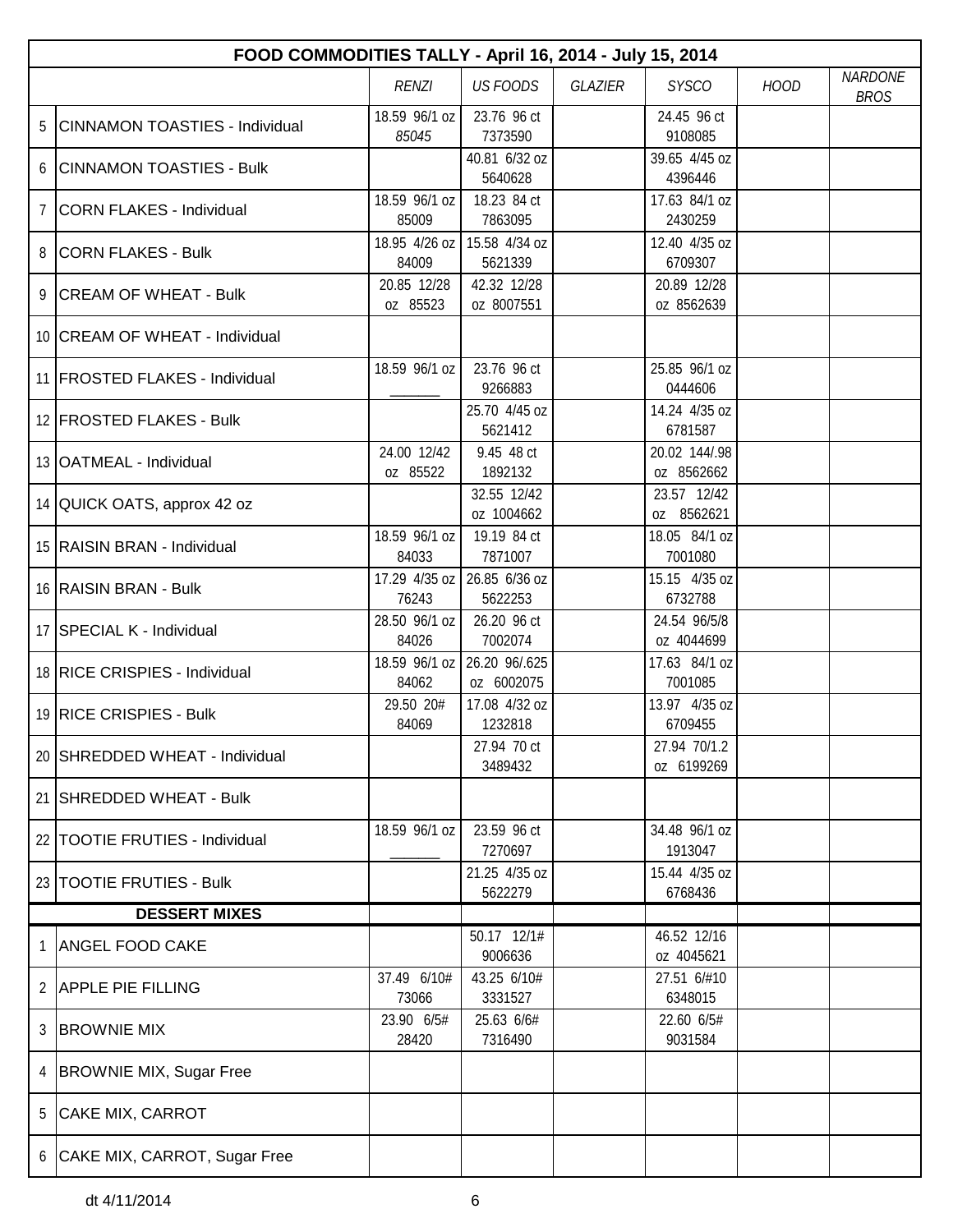|                | FOOD COMMODITIES TALLY - April 16, 2014 - July 15, 2014           |                      |                                  |         |                           |             |                               |  |  |  |
|----------------|-------------------------------------------------------------------|----------------------|----------------------------------|---------|---------------------------|-------------|-------------------------------|--|--|--|
|                |                                                                   | <b>RENZI</b>         | <b>US FOODS</b>                  | GLAZIER | <b>SYSCO</b>              | <b>HOOD</b> | <b>NARDONE</b><br><b>BROS</b> |  |  |  |
| $\overline{7}$ | CAKE MIX, CHOCOLATE                                               | 24.29 6/5#<br>28423  | 61.80 6/5#<br>7429186            |         | 24.11 6/5#<br>6530372     |             |                               |  |  |  |
| 8              | CAKE MIX, CHOCOLATE, Sugar Free                                   |                      | 24.13 6/16 oz<br>2154060         |         |                           |             |                               |  |  |  |
|                | 9 CAKE MIX, SPICE                                                 |                      | 65.86 6/5#<br>2000180            |         |                           |             |                               |  |  |  |
|                | 10 CAKE MIX, YELLOW                                               | 20.99 6/5#<br>28427  | 22.52 6/5#<br>9316498            |         | 20.99 6/5#<br>6530406     |             |                               |  |  |  |
|                | 12 CAKE MIX, WHITE                                                | 20.99 6/5#<br>28426  | 22.52 6/5#<br>8316499            |         | 20.75 6/5#<br>6530422     |             |                               |  |  |  |
|                | 13 CAKE MIX, WHITE, Sugar Free                                    |                      | 24.13 6/16 oz<br>1154061         |         | 22.70 6/16 oz<br>6094528  |             |                               |  |  |  |
|                | 14 CHEESECAKE                                                     |                      |                                  |         | 63.94 6/4#<br>1678481     |             |                               |  |  |  |
|                | 15 EGG CUSTARD - No Bake                                          |                      | 146.51 6/3.75#<br>6049928        |         | 58.80 6/24 oz<br>5586086  |             |                               |  |  |  |
|                | 16 GINGERBREAD MIX                                                |                      | 30.22 6/5#<br>1027192            |         | 24.09 6/5#<br>8946451     |             |                               |  |  |  |
| 17             | ICING, READY TO SPREAD: MUST BE<br><b>SHELF STABLE: Chocolate</b> |                      | 60.79 2/11#<br>1008267           |         | 56.15 2/11#<br>4158929    |             |                               |  |  |  |
| 18             | ICING, READY TO SPREAD: MUST BE<br><b>SHELF STABLE: Vanilla</b>   |                      | 56.55 2/11#<br>1004290           |         | 56.49 2/11#<br>4046124    |             |                               |  |  |  |
|                | 19   ICING, CHOCOLATE, Sugar Free                                 |                      |                                  |         |                           |             |                               |  |  |  |
|                | 20   ICING, WHITE, Sugar Free                                     |                      |                                  |         |                           |             |                               |  |  |  |
|                | 21   ICING, SMOOTH SPREAD (add water)                             |                      |                                  |         | 66.07 6/5#<br>4046116     |             |                               |  |  |  |
|                | 22 MUFFIN MIX, BANANA NUT                                         | 59.00 6/5#<br>28008  |                                  |         |                           |             |                               |  |  |  |
|                | 23 MUFFIN MIX, BASIC                                              | 26.00 6/5#<br>28418  | 26.72 6/5#<br>8117228            |         | 31.99 6/5#<br>4947958     |             |                               |  |  |  |
|                | 24 MUFFIN MIX, BLUEBERRY                                          | 27.00 6/5#<br>28424  | 30.05 6/5#<br>7027170            |         | 65.71 6/78 oz<br>4664504  |             |                               |  |  |  |
|                | 25 MUFFIN MIX, BRAN                                               |                      | 55.23 6/5#<br>7002314            |         | 48.65 6/5#<br>4044020     |             |                               |  |  |  |
|                | 26 MUFFIN MIX, CORN                                               | 26.00 6/5#<br>28418  | 27.90 6/5#<br>2052918            |         | 19.30 6/5#<br>4906459     |             |                               |  |  |  |
|                | <b>COOKING PRODUCTS</b>                                           |                      |                                  |         |                           |             |                               |  |  |  |
| 1              | <b>BEEF BASE</b>                                                  | 19.00 12/1#<br>57728 | 23.24 12/1#<br>5328885           |         | 23.20 12/1#<br>4996666    |             |                               |  |  |  |
|                | 2 BEEF BASE, LOW SODIUM                                           | 53.00 12/1#<br>57716 | 41.45 6/1#<br>1120393            |         | 40.24 6/1#<br>5509963     |             |                               |  |  |  |
| 3              | BEEF BROTH, LOW SODIUM                                            |                      | 31.17 6/50 oz<br>6300743 not L/S |         | 24.30 12/49<br>oz 5568233 |             |                               |  |  |  |
| 4              | <b>BISQUICK MIX</b>                                               | 23.59 6/5#<br>28237  | 46.51 6/5#<br>6002315            |         | 18.92 6/5#<br>8463895     |             |                               |  |  |  |
| 5              | <b>BREAD CRUMBS, ITALIAN</b>                                      | 19.50 6/5#<br>29131  | 35.69 6/5#<br>6294458            |         | 15.66 2/7.5#<br>6885430   |             |                               |  |  |  |
|                | 6 CHICKEN BROTH, LOW SODIUM                                       |                      | 31.17 6/50 oz<br>8008336 not L/S |         | 23.04 12/49<br>oz 5568241 |             |                               |  |  |  |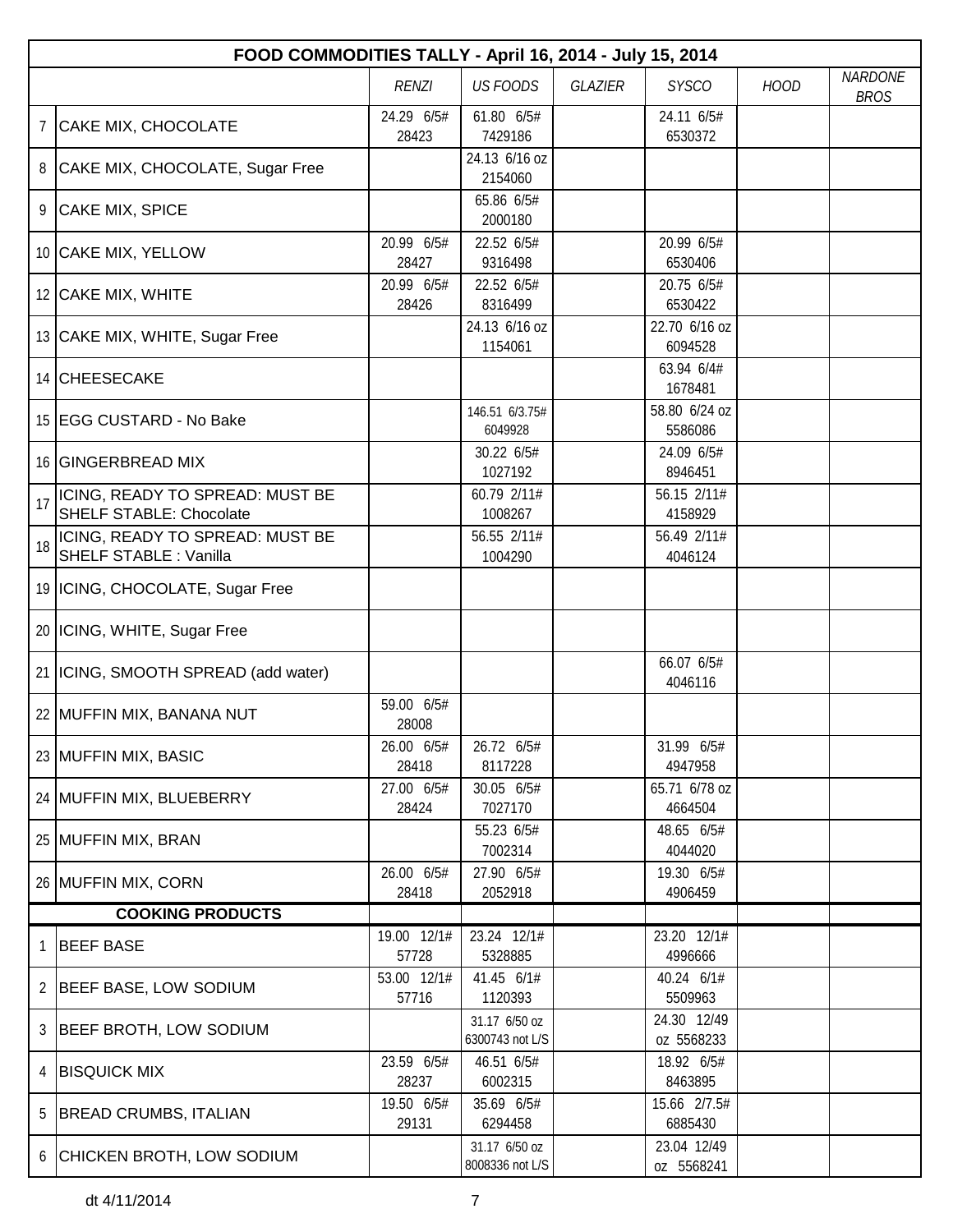|             | FOOD COMMODITIES TALLY - April 16, 2014 - July 15, 2014     |                         |                                    |                |                             |             |                               |  |  |  |
|-------------|-------------------------------------------------------------|-------------------------|------------------------------------|----------------|-----------------------------|-------------|-------------------------------|--|--|--|
|             |                                                             | <b>RENZI</b>            | <b>US FOODS</b>                    | <b>GLAZIER</b> | <b>SYSCO</b>                | <b>HOOD</b> | <b>NARDONE</b><br><b>BROS</b> |  |  |  |
| $7^{\circ}$ | CHICKEN GRAVY, LOW SODIUM                                   |                         | 31.48 12/49 oz<br>82594 not L/S    |                | 38.50 12/#5<br>4220364      |             |                               |  |  |  |
|             | 8 CHICKEN BASE, LOW SODIUM                                  | 41.00 12/1#<br>57715    | 40.93 6/1#<br>8120388              |                | 41.29 12/12<br>oz 5199039   |             |                               |  |  |  |
|             | 9 CRISPY ONIONS                                             |                         |                                    |                |                             |             |                               |  |  |  |
|             | 10 FALAFEL                                                  |                         | 35.41 2/2.5#<br>7579659            |                |                             |             |                               |  |  |  |
| 11          | INSTANT BROTH & SEASONING - BEEF,<br>LOW SODIUM             | 40.00 6/50 ct<br>91235  | 31.52 6/50 ct<br>5008339           |                |                             |             |                               |  |  |  |
| 12          | INSTANT BROTH & SEASONING -<br>CHICKEN, LOW SODIUM          | 40.00 6/50 ct<br>91236  | 31.17 6/50 ct<br>8008336           |                |                             |             |                               |  |  |  |
|             | 13 MINCED GARLIC                                            |                         | 8.23 23 oz<br>760280               |                |                             |             |                               |  |  |  |
|             | 14 PANCAKE MIX                                              | 22.75 6/5#<br>28111     | 25.94 6/5#<br>4949194              |                | 17.53 6/5#<br>5301643       |             |                               |  |  |  |
|             | 15 PORK GRAVY MIX, LOW SODIUM                               | 32.00 8/1#<br>57709     | 21.72 6/11.3 oz<br>5603410 not L/S |                |                             |             |                               |  |  |  |
|             | 16 SAUSAGE GRAVY                                            | 47.95 6/105<br>oz 10625 | 69.55 6/105<br>oz 1005586          |                | 60.34 6/#10<br>4958542      |             |                               |  |  |  |
|             | 17   SOY SAUCE, LOW SODIUM                                  | 46.95 5 gal<br>91541    | 37.73 6/.5 gal<br>5018395          |                | 37.54 6/.5 gal<br>4897641   |             |                               |  |  |  |
|             | 18 STUFFING MIX                                             | 48.00 12/1.75#<br>65049 | 39.95 12/1.75#<br>6922769          |                | 41.98 4/3.56#<br>4396404    |             |                               |  |  |  |
|             | 19 STUFFING MIX, CHICKEN                                    | 48.00 12/1.75#<br>65049 | 51.87 6/55 oz<br>5610605           |                | 41.98 4/3.56#<br>4396404    |             |                               |  |  |  |
|             | 20 SWEETENED CONDENSED MILK                                 |                         | 47.47 24/14<br>oz 827485           |                | 36.76 24/14<br>oz 9312596   |             |                               |  |  |  |
| 21          | THICK-IT INSTANT HEALTHCARE FOOD<br>THICKENER - PC          |                         | 47.26 200/15<br>gr 76737           |                | 13.01 100/6.5<br>gm 0101758 |             |                               |  |  |  |
| 22          | THICK-IT INSTANT HEALTHCARE FOOD<br><b>THICKENER - Bulk</b> |                         | 80.24 25#<br>8199564               |                | 60.10 25#<br>0102194        |             |                               |  |  |  |
|             | $23$ TOFU                                                   |                         | 9.42 6/12 oz<br>8924623            |                | 11.71 12/14<br>oz 0684977   |             |                               |  |  |  |
|             | 24 TURKEY GRAVY MIX, LOW SODIUM                             | 22.00 8/15 oz<br>28430  | 15.49 6/11.3 oz<br>5601752 not L/S |                |                             |             |                               |  |  |  |
|             | 25 VEGETABLE BASE                                           |                         | 43.56 6/1#<br>3496262              |                | 16.90 6/1#<br>5682935       |             |                               |  |  |  |
|             | 26 VINEGAR                                                  | 6.59 4/gal<br>56100     | 5.91 4/gal<br>1700871              |                | 5.92 4/gal<br>5868328       |             |                               |  |  |  |
| 27          | WORCESTERSHIRE SAUCE, LOW<br>SODIUM                         |                         | 27.57 4/gal<br>1012723             |                |                             |             |                               |  |  |  |
|             | <b>SALAD DRESSINGS</b>                                      |                         |                                    |                |                             |             |                               |  |  |  |
| 1           | <b>SALAD DRESSING Low Fat French</b>                        |                         |                                    |                | 20.67 4/gal<br>4086567      |             |                               |  |  |  |
| 2           | <b>SALAD DRESSING Low Fat Ranch</b>                         | 30.10 4/gal<br>56297    | 40.54 4/gal<br>43554               |                | 31.02 4/gal<br>4086575      |             |                               |  |  |  |
| 3           | SALAD DRESSING Low Fat Golden Italian                       | 25.95 4/gal<br>56025    | 26.40 4/gal<br>8328924             |                | 24.95 4/gal<br>4488946      |             |                               |  |  |  |
| 4           | <b>SALAD DRESSING Low Fat Thousand</b><br>Island            |                         |                                    |                |                             |             |                               |  |  |  |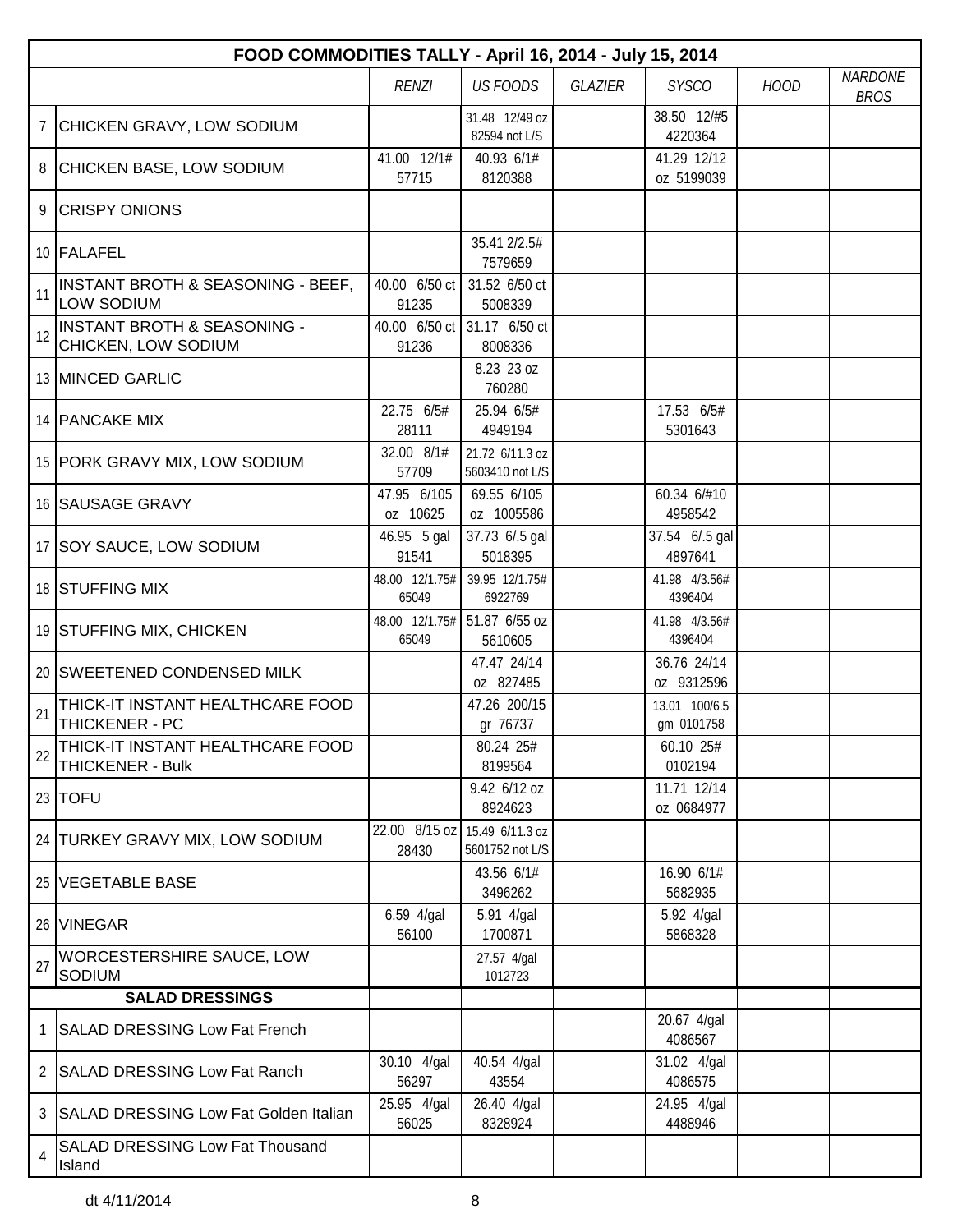|                | FOOD COMMODITIES TALLY - April 16, 2014 - July 15, 2014 |                         |                            |                |                            |             |                               |  |  |  |
|----------------|---------------------------------------------------------|-------------------------|----------------------------|----------------|----------------------------|-------------|-------------------------------|--|--|--|
|                |                                                         | <b>RENZI</b>            | <b>US FOODS</b>            | <b>GLAZIER</b> | <b>SYSCO</b>               | <b>HOOD</b> | <b>NARDONE</b><br><b>BROS</b> |  |  |  |
| 5              | SALAD DRESSING Catalina                                 |                         | 40.92 4/gal<br>43802       |                |                            |             |                               |  |  |  |
| 6              | SALAD DRESSING Italian                                  | 23.50 4/gal<br>78451    | 34.47 4/gal<br>4342184     |                | 27.47 4/gal<br>5450143     |             |                               |  |  |  |
| $\overline{7}$ | <b>SALAD DRESSING Ranch</b>                             |                         | 37.32 4/gal<br>8342180     |                | 32.00 4/gal<br>4278073     |             |                               |  |  |  |
| 8              | SALAD DRESSING Thousand Island                          | 37.95 4/gal<br>56060    | 37.44 4/gal<br>9328089     |                | 22.73 4/gal<br>4002523     |             |                               |  |  |  |
| 9              | SALAD DRESSING POWDER MIX, Italian                      |                         | 47.45 12/7.6<br>oz 3004306 |                | 32.91 18/7.6<br>oz 4847323 |             |                               |  |  |  |
|                | <b>SPICES</b>                                           |                         |                            |                |                            |             |                               |  |  |  |
| 1              | <b>BASIL LEAVES</b>                                     |                         | $2.71$ 5 oz<br>2435485     |                | 12.76 5#<br>5421318        |             |                               |  |  |  |
|                | 2 BLACK PEPPER                                          | 75.00 12/1#<br>68535    | 11.58 18 oz<br>9501156     |                | 50.56 6/18 oz<br>6639827   |             |                               |  |  |  |
| 3              | <b>CELERY SALT</b>                                      |                         | 5.03 35 oz<br>6353429      |                | 24.39 6/30 oz<br>5228465   |             |                               |  |  |  |
| 4              | <b>CHILI POWDER</b>                                     | 43.95 12/18<br>oz 68521 | 20.90 12/20<br>oz 275917   |                | 33.82 6/20 oz<br>9806498   |             |                               |  |  |  |
|                | 5 CHIVES, DRIED                                         | 26.00 6/1 oz<br>68086   | 3.33 1 oz<br>2435782       |                | 26.47 6/1.35<br>oz 5913694 |             |                               |  |  |  |
| 6              | <b>CINNAMON</b>                                         | 44.00 6/18 oz<br>68092  | 5.99 18 oz<br>5353115      |                | 30.67 6/18 oz<br>6639512   |             |                               |  |  |  |
| $\overline{7}$ | <b>CRUSHED RED PEPPER</b>                               | 37.00 6/12 oz<br>68266  | 4.78 12 oz<br>760462       |                | 29.59 6/13 oz<br>9806423   |             |                               |  |  |  |
| 8              | <b>DILL WEED</b>                                        |                         | 9.95 5.5 oz<br>778423      |                | 39.92 6/5 oz<br>5228770    |             |                               |  |  |  |
|                | 9 GARLIC, Fresh                                         |                         |                            |                | 46.23 4/5#<br>1821537      |             |                               |  |  |  |
|                | 10 GARLIC POWDER                                        | 44.00 4/5#<br>29135     | 7.55 21 oz<br>2501161      |                | 11.12 5#<br>6713507        |             |                               |  |  |  |
|                | 11 GROUND GINGER                                        |                         | 10.44 15 oz<br>760306      |                | 52.59 6/1#<br>5228887      |             |                               |  |  |  |
|                | 12 LEMON PEPPER                                         |                         | 8.38 28 oz<br>6501159      |                | 41.66 6/28 oz<br>9806480   |             |                               |  |  |  |
|                | 13   MONTREAL STEAK SEASONING                           |                         | 10.18 29 oz<br>8331506     |                | 40.17 6/29 oz<br>6639553   |             |                               |  |  |  |
|                | 14 MRS. DASH SALT SUBSTITUTE                            |                         |                            |                | 14.48 300/.3<br>oz 1116052 |             |                               |  |  |  |
|                | 15 NUTMEG                                               |                         | 93.81 16 oz<br>1485671     |                | 57.04 6/1#<br>5229067      |             |                               |  |  |  |
|                | 16 ONIONS, dehydrated                                   | 62.00 4/5#<br>29130     | 12.16 3.5#<br>6820492      |                | 38.17 6/2#<br>5865498      |             |                               |  |  |  |
|                | 17 ONION POWDER                                         |                         | 4.00 20 oz<br>4353280      |                | 24.36 6/20 oz<br>5229125   |             |                               |  |  |  |
|                | 18 OREGANO                                              |                         | 4.17 5 oz<br>760397        |                | 34.25 6/24 oz<br>0158998   |             |                               |  |  |  |
|                | 19 PAPRIKA                                              |                         | 7.29 18 oz<br>760405       |                | 30.47 6/18 oz<br>5229174   |             |                               |  |  |  |
|                | 20 PARSLEY FLAKES                                       | 48.00 6/10 oz<br>68252  | 8.56 10 oz<br>9421405      |                | 22.09 3/10 oz<br>5229265   |             |                               |  |  |  |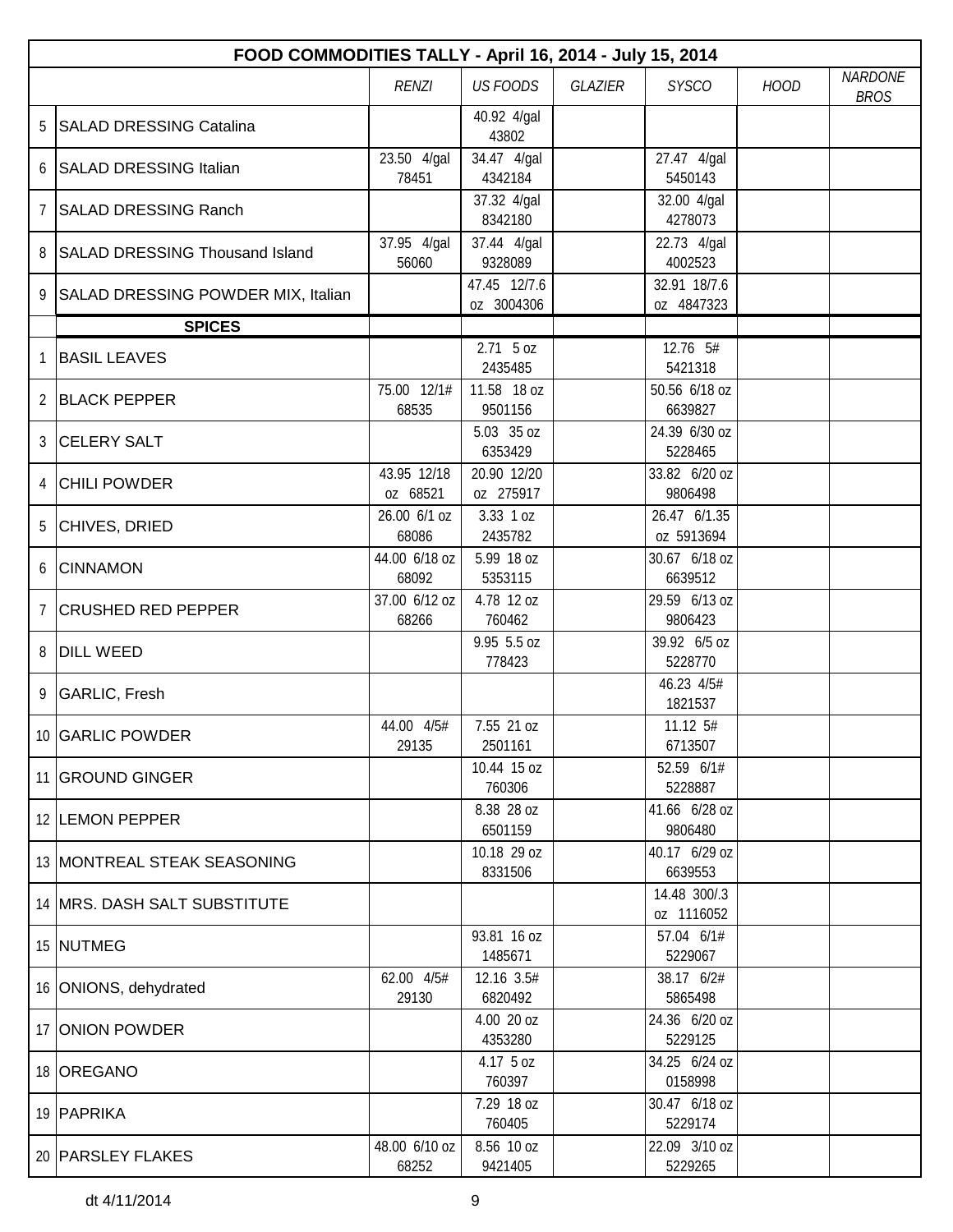|                | FOOD COMMODITIES TALLY - April 16, 2014 - July 15, 2014 |                           |                                          |                |                             |             |                               |  |  |  |
|----------------|---------------------------------------------------------|---------------------------|------------------------------------------|----------------|-----------------------------|-------------|-------------------------------|--|--|--|
|                |                                                         | <b>RENZI</b>              | <b>US FOODS</b>                          | <b>GLAZIER</b> | <b>SYSCO</b>                | <b>HOOD</b> | <b>NARDONE</b><br><b>BROS</b> |  |  |  |
|                | 21 POULTRY SEASONING                                    |                           | 64.32 12 oz<br>7436314                   |                | 40.90 6/12 oz<br>5229562    |             |                               |  |  |  |
|                | 22 TACO SEASONING                                       | 82.00 6/7#<br>68097       | 6.89 21 oz<br>324251                     |                | 11.18 5#<br>0822611         |             |                               |  |  |  |
|                | <b>SOUP</b>                                             |                           |                                          |                |                             |             |                               |  |  |  |
|                | <b>CHICKEN NOODLE LO-SO</b>                             | 17.49 24/7.5<br>oz 76569  | 33.86 12/50<br>oz 3016912                |                | 17.91 24/7.25<br>oz 4104469 |             |                               |  |  |  |
|                | 2 CREAM OF CELERY                                       | 35.00 12/50<br>oz 76592   | 31.96 12/50<br>oz 3001948                |                | 29.89 12/50<br>oz 4040317   |             |                               |  |  |  |
| 3              | CREAM OF CHICKEN, LO-SO                                 |                           | 18.84 24/7.25<br>oz 4007951              |                | 14.15 24/7.25<br>oz 4040440 |             |                               |  |  |  |
| 4              | <b>CREAM OF MUSHROOM</b>                                |                           | 34.62 12/50<br>oz 7001951                |                | 30.60 12/50<br>oz 4040382   |             |                               |  |  |  |
| 5              | <b>CREAM OF MUSHROOM LO-SO</b>                          |                           | 41.94 12/49.5<br>oz 7007941              |                | 16.69 24/7.25<br>oz 4013041 |             |                               |  |  |  |
| 6              | <b>TOMATO</b>                                           | 28.00 12/50<br>oz 11890   | 22.35 12/50<br>oz 9001934                |                | 22.58 12/51<br>oz 4045225   |             |                               |  |  |  |
| 7              | TOMATO LO-SO - #50                                      | 33.00 12/50<br>oz 11891   | 41.68 12/50<br>oz 1005149                |                | 33.01 12/50<br>oz 4146445   |             |                               |  |  |  |
| 8              | TOMATO LO-SO - 7.5 oz                                   | 18.29 24/7.25<br>oz 36994 | 17.55 24/7.25<br>oz 7007958              |                | 16.61 24/7.25<br>oz 4013066 |             |                               |  |  |  |
| 9              | <b>VEGETABLE LO-SO</b>                                  | 18.70 24/7.25<br>oz 36997 | 18.32 24/7.25<br>oz 8007957              |                |                             |             |                               |  |  |  |
|                | <b>FROZEN DESSERTS</b>                                  |                           |                                          |                |                             |             |                               |  |  |  |
| 1              | <b>APPLE PIE RAW</b>                                    | 50132                     | 21.80 6/46 oz 27.20 6/46 oz<br>4568846   |                | 22.18 6/46 oz<br>1972744    |             |                               |  |  |  |
|                | 2 APPLE PIE BAKED                                       | 28.50 6/38 oz<br>50134    |                                          |                | 26.87 6/48 oz<br>9787748    |             |                               |  |  |  |
|                | 3 APPLE PIE SUGAR FREE                                  |                           | 38.04 6/46 oz<br>1164151                 |                | 34.91 4/49 oz<br>1647940    |             |                               |  |  |  |
|                | <b>BERRY MEDLEY</b>                                     |                           |                                          |                | 38.02 4/49 oz<br>1707090    |             |                               |  |  |  |
|                | 5 BLUEBERRY PIE RAW                                     | 50144                     | 32.10 6/46 oz   40.38 6/46 oz<br>4571121 |                | 32.17 6/46 oz<br>1972728    |             |                               |  |  |  |
|                | 6 BLUEBERRY PIE, DIET SUGAR FREE                        |                           | 51.12 6/46 oz<br>2164150                 |                |                             |             |                               |  |  |  |
| $\overline{7}$ | <b>BOSTON CREAM PIE</b>                                 | 33.00 6/33 oz<br>50136    | 36.44 6/33 oz<br>4571899                 |                | 31.22 6/33 oz<br>1972090    |             |                               |  |  |  |
|                | 8 CARROT CAKE premade                                   |                           | 66.82 4/96 oz<br>2029734                 |                | 63.17 4/96 oz<br>1014521    |             |                               |  |  |  |
|                | 9 CHERRY PIE RAW                                        | 50143                     | 32.50 6/46 oz 53.60 6/47 oz<br>7012966   |                | 30.59 6/46 oz<br>1972702    |             |                               |  |  |  |
|                | 10 CHERRY PIE, DIET SUGAR FREE                          |                           | 51.84 6/46 oz<br>8164147                 |                |                             |             |                               |  |  |  |
|                | 11 CREAM PIES: Banana Cream                             | 26.00 6/10"<br>50131      | 30.41 6/27 oz<br>1037225                 |                | 26.12 6/27 oz<br>9788936    |             |                               |  |  |  |
|                | 12 CREAM PIES: Chocolate                                | 26.00 6/27 oz<br>50120    | 31.17 6/27 oz<br>4037222                 |                | 26.80 6/27 oz<br>9789686    |             |                               |  |  |  |
|                | 13 CREAM PIES: Coconut Cream                            | 26.00 6/27 oz<br>50135    | 33.55 6/27 oz<br>2184315                 |                | 25.92 6/27 oz<br>9809294    |             |                               |  |  |  |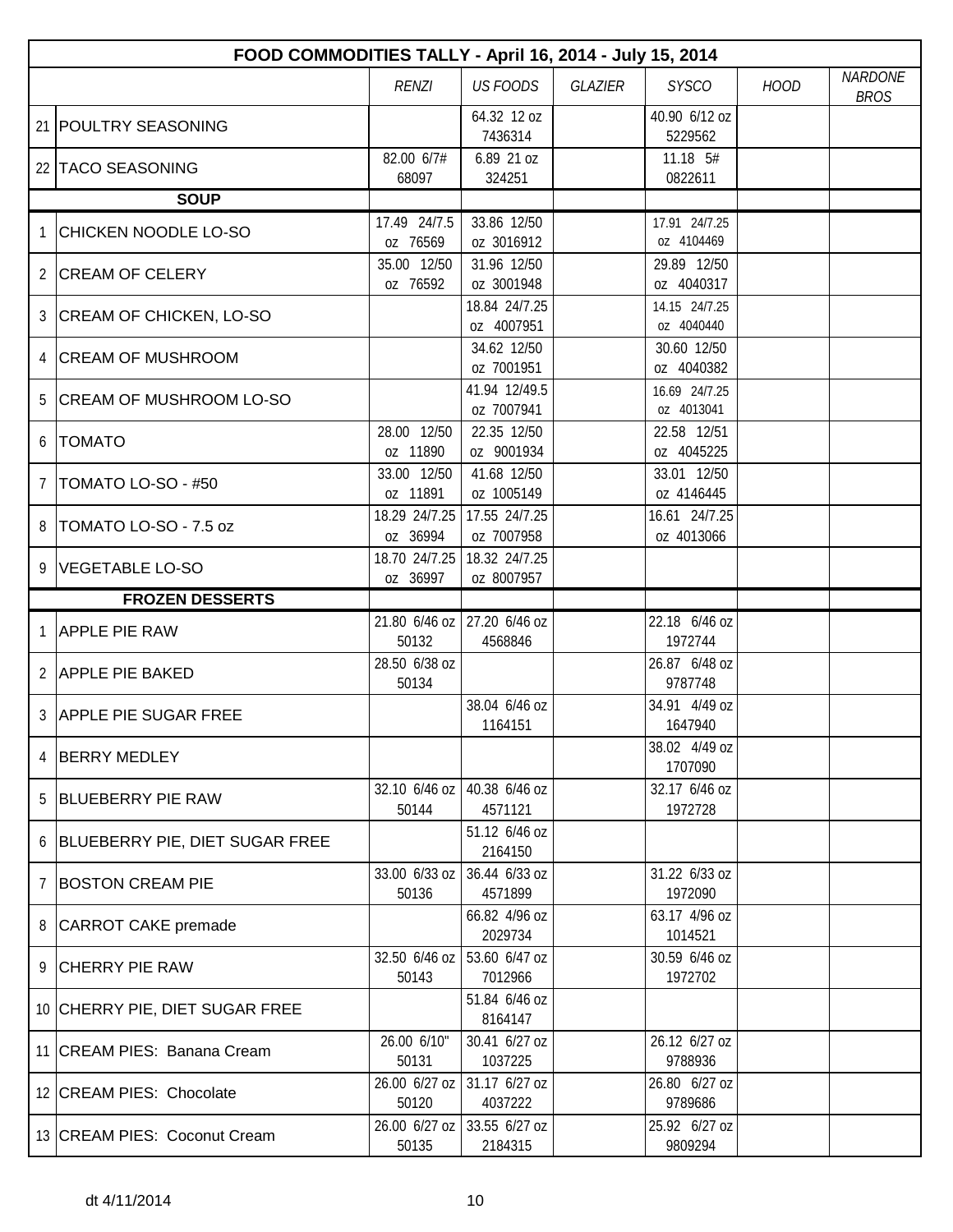|              | FOOD COMMODITIES TALLY - April 16, 2014 - July 15, 2014 |                                      |                            |                |                            |             |                               |  |  |  |
|--------------|---------------------------------------------------------|--------------------------------------|----------------------------|----------------|----------------------------|-------------|-------------------------------|--|--|--|
|              |                                                         | <b>RENZI</b>                         | <b>US FOODS</b>            | <b>GLAZIER</b> | <b>SYSCO</b>               | <b>HOOD</b> | <b>NARDONE</b><br><b>BROS</b> |  |  |  |
|              | 14 FRUIT OF THE FOREST PIE                              |                                      | 44.99 6/48 oz<br>7145782   |                | 33.71 6/48 oz<br>9785601   |             |                               |  |  |  |
|              | 15 ICE CREAM, CHOCOLATE, approx 4 oz                    | 5.40 24/4 oz<br>71012                | 14.81 48/4 oz<br>766899    |                | 21.02 96/4 oz<br>2220226   |             |                               |  |  |  |
|              | 16 ICE CREAM, STRAWBERRY, approx 4 oz                   | 5.60 24/4 oz<br>71013                | 14.81 48/4 oz<br>766881    |                | 19.39 96/4 oz<br>7140122   |             |                               |  |  |  |
|              | 17   ICE CREAM, VANILLA, approx 4 oz                    | 5.40 24/4 oz<br>71011                | 14.81 48/4 oz<br>766907    |                | 20.51 96/4 oz<br>2220200   |             |                               |  |  |  |
| 18           | ICE CREAM, VANILLA -LACTOSE, approx<br>4 oz             |                                      |                            |                | 8.27 24/4 oz<br>1819242    |             |                               |  |  |  |
| 19           | ICE CREAM, NSA CHOCOLATE, approx 4<br>0Z                | 5.41 24/4 oz<br>71002                | 19.98 48/4 oz<br>434597    |                | 5.43 24/4 oz<br>7769383    |             |                               |  |  |  |
|              | 20 ICE CREAM, NSA VANILLA, approx 4 oz                  | 5.41 24/4 oz<br>71009                | 17.74 48/4 oz<br>2713725   |                | 5.21 24/4 oz<br>2376770    |             |                               |  |  |  |
|              | 21 LEMON PIE                                            | 32.00 6/36 oz 29.58 4/46 oz<br>50137 | 9260779                    |                | 29.40 6/36 oz<br>9788522   |             |                               |  |  |  |
|              | 22 STRAWBERRY RHUBARB PIE                               | 31.00 6/46 oz 39.70 6/43 oz<br>50142 | 4983342                    |                | 27.76 6/46 oz<br>9785312   |             |                               |  |  |  |
|              | 23 WHIP TOPPING                                         | 36.00 12/16<br>oz 10304              | 37.63 12/16<br>oz 180638   |                | 38.95 12/32<br>oz 1060375  |             |                               |  |  |  |
|              | <b>JUICES / DRINK MIX</b>                               |                                      |                            |                |                            |             |                               |  |  |  |
| $\mathbf{1}$ | APPLE - 46 oz                                           | 19.50 12/46                          | 22.85 12/46                |                | 18.38 8/64 oz              |             |                               |  |  |  |
|              |                                                         | oz 47067<br>25.00 12/46              | oz 5327762<br>28.11 12/46  |                | 4687299<br>17.47 8/64 oz   |             |                               |  |  |  |
| 2            | CRANBERRY - 46 oz                                       | oz 47052                             | oz 3327871                 |                | 4687562                    |             |                               |  |  |  |
| 3            | GRAPE JUICE - 46 oz                                     | 23.60 12/46<br>oz 47051              | 33.70 12/46<br>oz 5327887  |                | 23.65 12/46<br>oz 0475465  |             |                               |  |  |  |
| 4            | ORANGE - 64 oz                                          | 21.95 12/46<br>oz 47066              | 20.51 8/64 oz<br>285189    |                | 30.40 12/46<br>oz 6050124  |             |                               |  |  |  |
|              | 5 PINEAPPLE - 46 oz                                     | 23.00 12/46<br>oz 47058              | 24.38 12/46<br>oz 3327749  |                | 22.64 12/46<br>oz 5748827  |             |                               |  |  |  |
| 6            | TOMATO - 46 oz                                          | 14.75 12/46<br>oz 47060              | 16.42 12/46<br>oz 5327788  |                | 12.42 12/46<br>oz 4081584  |             |                               |  |  |  |
|              | 7 APPLE EZO, 5.5 oz                                     | 16.60 48/5.5<br>oz 47046             | 12.33 48/4 oz<br>2008530   |                | 16.72 48/5.5<br>oz 4164034 |             |                               |  |  |  |
|              | 8 CRANBERRY EZO, 5.5 oz                                 | 16.60 48/5.5<br>oz 47345             | 17.96 48/5.5<br>oz 5002415 |                | 16.70 48/5.5<br>oz 4164364 |             |                               |  |  |  |
|              | 9 GRAPE EZO, 5.5 oz                                     |                                      |                            |                | 18.36 48/5.5<br>oz 4164497 |             |                               |  |  |  |
|              | 10 GRAPEFRUIT EZO, 5.5 oz                               | 19.00 48/5.5<br>oz 47047             | 16.98 48/5.5<br>oz 3470119 |                | 15.54 48/5.5<br>oz 4164026 |             |                               |  |  |  |
|              | 11 ORANGE JUICE EZO, 5.5 oz                             | 17.00 48/5.5<br>oz 47049             | 14.95 48/5.5<br>oz 285379  |                | 16.71 48/5.5<br>oz 4164018 |             |                               |  |  |  |
|              | 12 ORANGE/PINEAPPLE EZO, 5.5 oz                         |                                      |                            |                |                            |             |                               |  |  |  |
|              | 13 PINEAPPLE EZO, 5.5 oz                                | 15.45 48/6 oz<br>47048               | 17.41 48/5.5<br>oz 9021866 |                | 17.02 48/6 oz<br>4121950   |             |                               |  |  |  |
|              | 14 PRUNE EZO, 5.5 oz                                    |                                      | 28.54 48/5.5<br>oz 5015862 |                |                            |             |                               |  |  |  |
|              | 15   TOMATO EZO, 5.5 oz                                 |                                      | 13.69 48/5.5<br>oz 3470143 |                | 14.92 48/5.5<br>oz 5161658 |             |                               |  |  |  |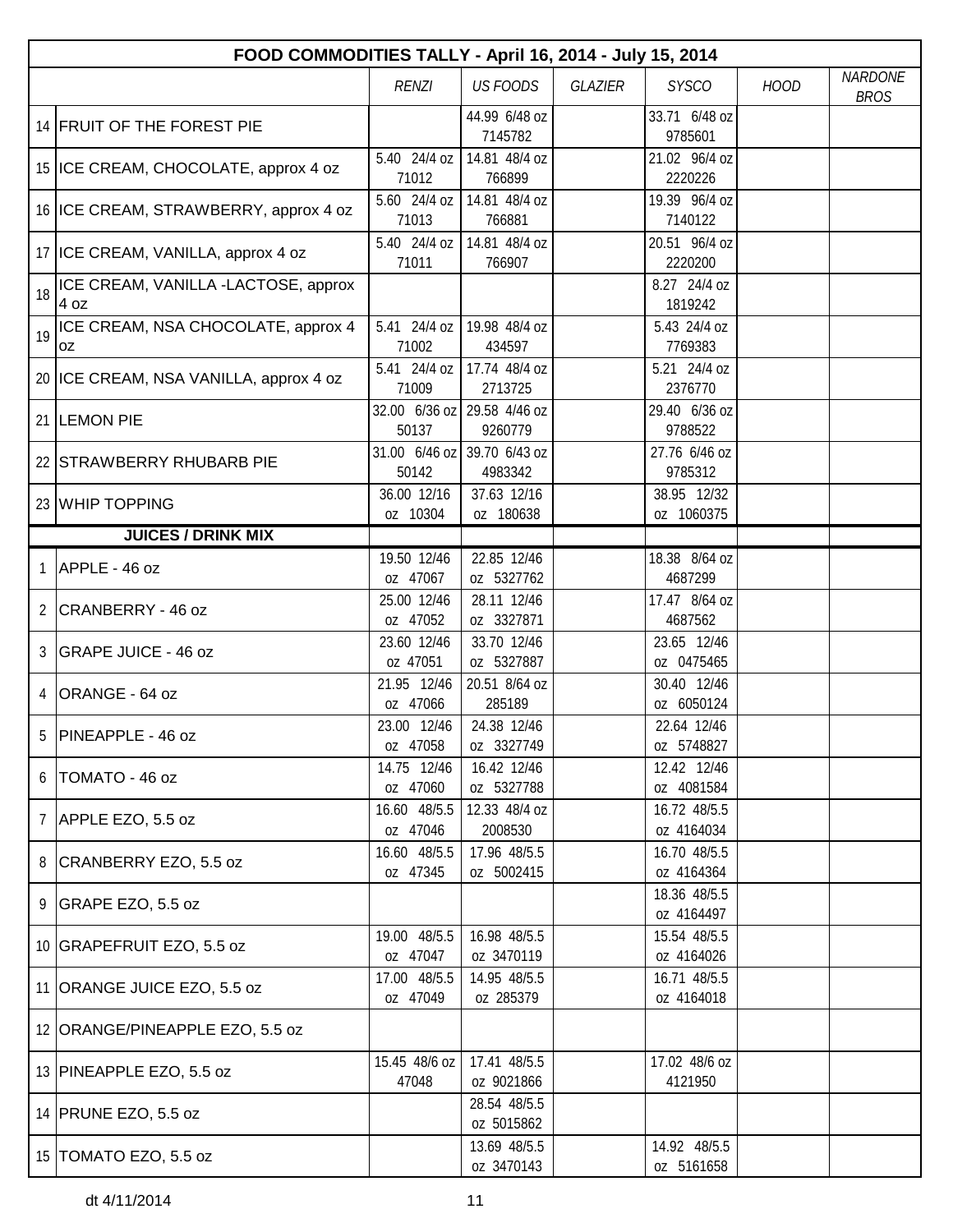|                | FOOD COMMODITIES TALLY - April 16, 2014 - July 15, 2014 |                          |                                |         |                             |             |                               |  |  |  |
|----------------|---------------------------------------------------------|--------------------------|--------------------------------|---------|-----------------------------|-------------|-------------------------------|--|--|--|
|                |                                                         | <b>RENZI</b>             | <b>US FOODS</b>                | GLAZIER | <b>SYSCO</b>                | <b>HOOD</b> | <b>NARDONE</b><br><b>BROS</b> |  |  |  |
|                | 16 V-8 EZO LO SO, 5.5 oz, low sodium                    | 21.00 48/5.5<br>oz 47331 | 23.31 48/5.5<br>oz 7020548     |         | 21.04 48/5.5<br>oz 5142187  |             |                               |  |  |  |
|                | 17   NO SUGAR ADDED - APPLE, 5.5 oz                     |                          |                                |         |                             |             |                               |  |  |  |
|                | 18 NO SUGAR ADDED - GRAPE, 5.5 oz                       |                          |                                |         |                             |             |                               |  |  |  |
|                | 19 NO SUGAR ADDED - ORANGE, 5.5 oz                      |                          |                                |         |                             |             |                               |  |  |  |
|                | 20 NO SUGAR ADDED - PINEAPPLE, 5.5 oz                   |                          |                                |         |                             |             |                               |  |  |  |
|                | 21 GRAPE DRINK MIX - POWDER, 24 oz                      |                          | 18.97 12/24<br>oz 1328020      |         | 15.67 12/21.6<br>oz 6851604 |             |                               |  |  |  |
|                | 22 ORANGE DRINK MIX - POWDER, 24 oz                     |                          | 18.97 12/24<br>oz 6328033      |         | 16.13 12/21.6<br>oz 6851570 |             |                               |  |  |  |
|                | 23 LEMONADE DRINK MIX - POWDER, 24 oz                   |                          | 18.97 12/24<br>oz 1328038      |         | 15.34 12/21.6<br>oz 6851562 |             |                               |  |  |  |
| 24             | PINK LEMONADE DRINK MIX - POWDER,<br>24 oz              |                          | 18.97 12/24<br>oz 3328044      |         |                             |             |                               |  |  |  |
|                | 25 ICE TEA DRINK MIX - POWDER, 24 oz                    |                          | 18.97 12/24<br>oz 4371761      |         | 19.01 12/23.4<br>oz 9742602 |             |                               |  |  |  |
|                | <b>BULK PRODUCTS / OTHER</b>                            |                          |                                |         |                             |             |                               |  |  |  |
| $\mathbf{1}$   | <b>AU GRATIN POTATOES</b>                               |                          | 48.39 6/2.25#<br>6329866       |         | 28.96 6/2.25#<br>4703567    |             |                               |  |  |  |
| $\overline{2}$ | BAKED BEANS (Gramma Brown)                              | 37.00 6/10#<br>66045     | 41.67 6/#10<br>1057868         |         | 38.65 6/#10<br>5123724      |             |                               |  |  |  |
| 3              | BEETS, SLICED                                           | 17.35 6/10#<br>62064     | 26.04 6/#10<br>8330094         |         | 17.69 6/#10<br>0173740      |             |                               |  |  |  |
| 4              | <b>BEETS, DICED</b>                                     | 21.90 6/10#<br>62067     | 18.88 6/#10<br>6329270         |         | 17.17 6/#10<br>4109328      |             |                               |  |  |  |
| 5              | <b>BEEF STEW</b>                                        | 58.00 6/10#<br>66067     | 66.53 6/108<br>oz 8327165      |         |                             |             |                               |  |  |  |
|                | 6 BLACK OLIVES                                          | 29.50 6/10#<br>59012     | 58.82 6/#10<br>9329236         |         | 28.91 6/#10<br>8609644      |             |                               |  |  |  |
|                | 7 BROWN GRAVY, LOW SODIUM                               |                          | 34.12 12/#5<br>3007150 not L/S |         |                             |             |                               |  |  |  |
|                | 8 CANNONBALL BBQ SAUCE                                  | 40.00 4/gal<br>57112     | 43.37 4/gal<br>3632643         |         | 17.31 4/gal<br>8902134      |             |                               |  |  |  |
| 9.             | <b>CHEDDAR CHEESE SAUCE</b>                             | 32.00 6/10#<br>63026     | 40.67 6/#10<br>6564306         |         | 29.22 6/#10<br>1940725      |             |                               |  |  |  |
|                | 10 CHILI SAUCE                                          | 34.00 6/10#<br>57140     | 23.96 6/#10<br>9328543         |         | 23.62 6/#10<br>5096490      |             |                               |  |  |  |
|                | 11 COFFEE, 14 -16 oz                                    |                          | 99.35 24/14<br>oz 8565996      |         | 52.01 18/14<br>oz 6957799   |             |                               |  |  |  |
|                | 12 COFFEE, DECAF, 14 -16 oz                             |                          | 90.97 24/12<br>oz 8565962      |         | 55.48 18/14<br>oz 6958045   |             |                               |  |  |  |
|                | 13 COLESLAW DRESSING                                    | 35.95 4/gal<br>56090     | 34.22 4/gal<br>1328608         |         | 29.02 4/gal<br>4002499      |             |                               |  |  |  |
|                | 14 CREAM STYLE CORN                                     | 24.50 6/10#<br>62035     | 30.24 6/#10<br>8330086         |         | 19.47 6/#10<br>0582106      |             |                               |  |  |  |
|                | 15 GARBANZO BEANS (CHIC PEAS)                           | 18.95 6/10#<br>62027     | 18.67 6/#10<br>2499341         |         | 18.34 6/#10<br>4062337      |             |                               |  |  |  |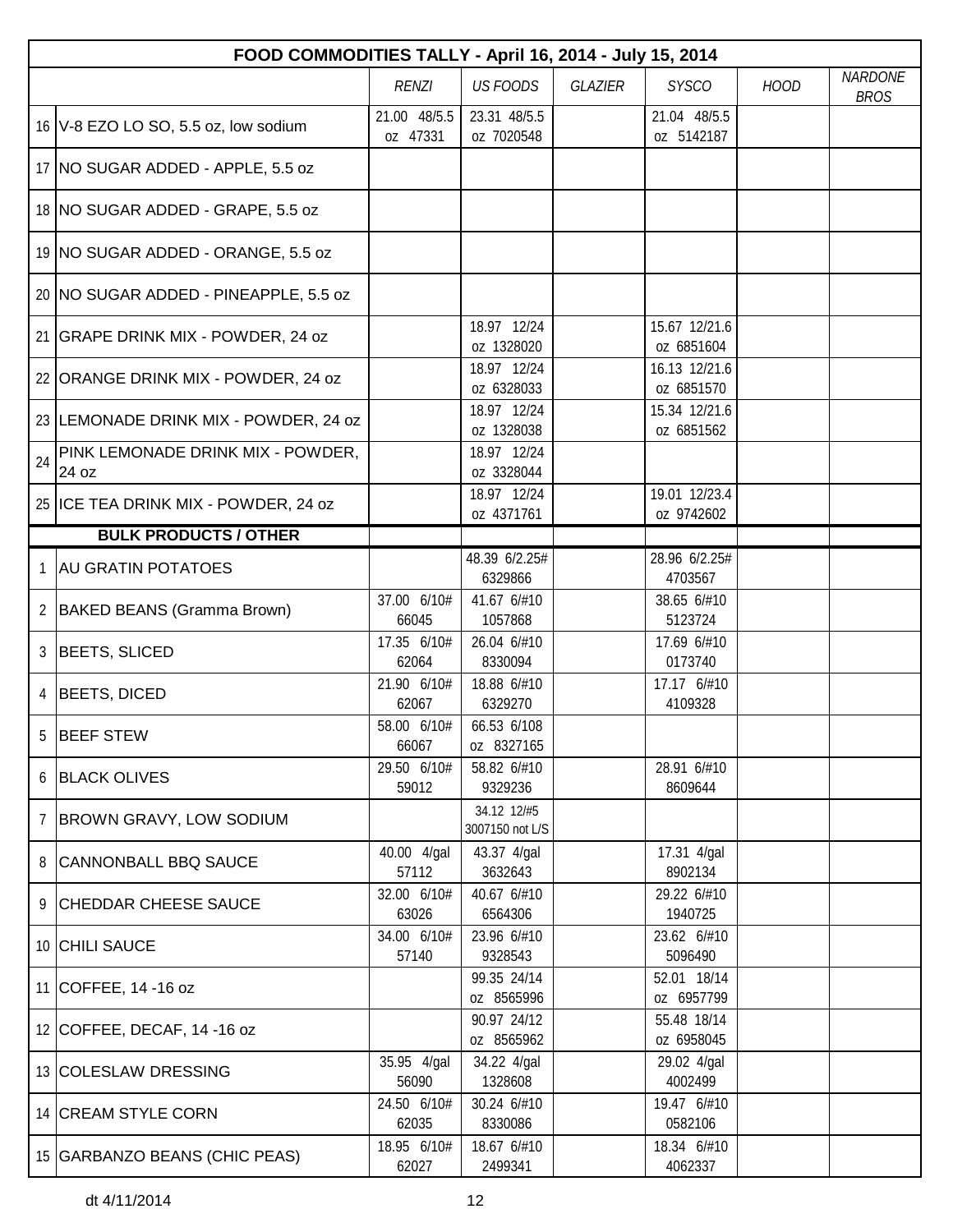| FOOD COMMODITIES TALLY - April 16, 2014 - July 15, 2014 |                                |                              |                |                           |             |                               |  |  |
|---------------------------------------------------------|--------------------------------|------------------------------|----------------|---------------------------|-------------|-------------------------------|--|--|
|                                                         | <b>RENZI</b>                   | <b>US FOODS</b>              | <b>GLAZIER</b> | <b>SYSCO</b>              | <b>HOOD</b> | <b>NARDONE</b><br><b>BROS</b> |  |  |
| 16 GRAPE JELLY                                          | 38.95 6/106<br>oz 91435        | 29.70 6/4#<br>6148563        |                | 35.71 6/#10<br>4125936    |             |                               |  |  |
| 17 GREEN BEANS                                          | 17.40 6/10#<br>62017           | 22.69 6/#10<br>4330270       |                | 17.94 6/#10<br>0682486    |             |                               |  |  |
| 18 GREEN BEANS, 14 -16 oz                               |                                |                              |                |                           |             |                               |  |  |
| 19 GREEN PEPPERS                                        | 25.59 6/10#<br>60095 red&green |                              |                | 26.88 6/#10<br>2280713    |             |                               |  |  |
| 20 HOT SAUCE                                            | 9.50 200/7 gm<br>57135         | 48.56 4/gal<br>8013625       |                | 18.49 4/gal<br>5146154    |             |                               |  |  |
| 21 <b>ITALIAN BREADCRUMBS</b>                           | 25.00 6/5#<br>29131            | 34.61 6/5#<br>6294458        |                | 15.66 2/7.5#<br>6885430   |             |                               |  |  |
| 22 KETCHUP                                              |                                | 22.50 6/#10<br>3330750       |                | 18.15 6/#10<br>4113361    |             |                               |  |  |
| 23 KETCHUP, 12 oz bottle                                | 29.50 25/20<br>oz 28196        | 36.18 24/12<br>oz 4051900    |                | 23.37 36/14<br>oz 4560934 |             |                               |  |  |
| 24 KIDNEY BEANS                                         | 22.00 6/10#<br>62026           | 22.22 6/#10<br>2329183       |                | 20.00 6/#10<br>6275018    |             |                               |  |  |
| 25 KIDNEY BEANS, 14 - 16 oz                             |                                |                              |                |                           |             |                               |  |  |
| 26 MASHED POTATOES                                      | 47.59 24/13<br>oz 65209        | 38.17 6/5.75#<br>929273      |                | 36.49 6/#10<br>7955868    |             |                               |  |  |
| 27   MAYONNAISE, LOW FAT                                | 21.95 4/gal<br>56204           | 24.43 4/gal<br>5328323       |                | 26.65 4/gal<br>6912735    |             |                               |  |  |
| 28 MUSHROOMS                                            | 39.50 6/10#<br>68025           | 42.69 6/10#<br>6862668       |                | 40.37 6/#10<br>5072137    |             |                               |  |  |
| 29 MUSTARD, 12 oz bottle                                |                                | 16.65 12/12<br>oz 6031363    |                | 12.30 12/12<br>oz 4736070 |             |                               |  |  |
| 30 MUSTARD                                              | 12.95 4/gal<br>30058           | 14.70 4/gal<br>4364063       |                | 13.47 4/gal<br>4006797    |             |                               |  |  |
| 31 INORTHERN BEAN                                       | 22.59 6/10#<br>62032           | 21.44 6/10#<br>4330130       |                | 18.73 6/#10<br>4062360    |             |                               |  |  |
| 32 PEANUT BUTTER                                        | 41.00 6/5#<br>92542            | 45.74 6/5#<br>4327581        |                | 43.33 6/5#<br>4009189     |             |                               |  |  |
| 33 PICKLES, Dill                                        | 21.95 5 gal<br>60125           | 31.20 4/gal<br>1988450 spear |                | 20.38 5 gal<br>1392943    |             |                               |  |  |
| 34 PINTO BEANS                                          |                                | 21.71 6/10#<br>6332332       |                | 17.60 6/#10<br>3362274    |             |                               |  |  |
| 35 PIZZA SAUCE Grade A                                  | 16.00 6/10#<br>57051           | 27.48 6/10#<br>7520950       |                | 17.30 6/#10<br>4189387    |             |                               |  |  |
| 36 POTATOES, DICED, FRESH VAC PACKED                    | 15.00 2/10#<br>34175           |                              |                | 14.97 2/10#<br>2598159    |             |                               |  |  |
| 37   POTATO PEARL Vitamin C Enriched                    |                                | 45.27 6/5#<br>8552663        |                | 33.00 6/3.55#<br>4675138  |             |                               |  |  |
| 38   POTATO - SCALLOPED                                 | 46.00 12/20.35<br>oz 34165     | 49.68 6/2.25#<br>7329055     |                | 34.89 6/2.25#<br>7489378  |             |                               |  |  |
| 39   POTATO - SLICED - DEHYRDATED                       | 44.10 4/5#<br>34138            |                              |                | 46.36 4/5#<br>4003091     |             |                               |  |  |
| 40 PUMPKIN                                              | 38.59 6/10#<br>62083           | 42.17 6/#10<br>1352368       |                | 40.13 6/#10<br>4111498    |             |                               |  |  |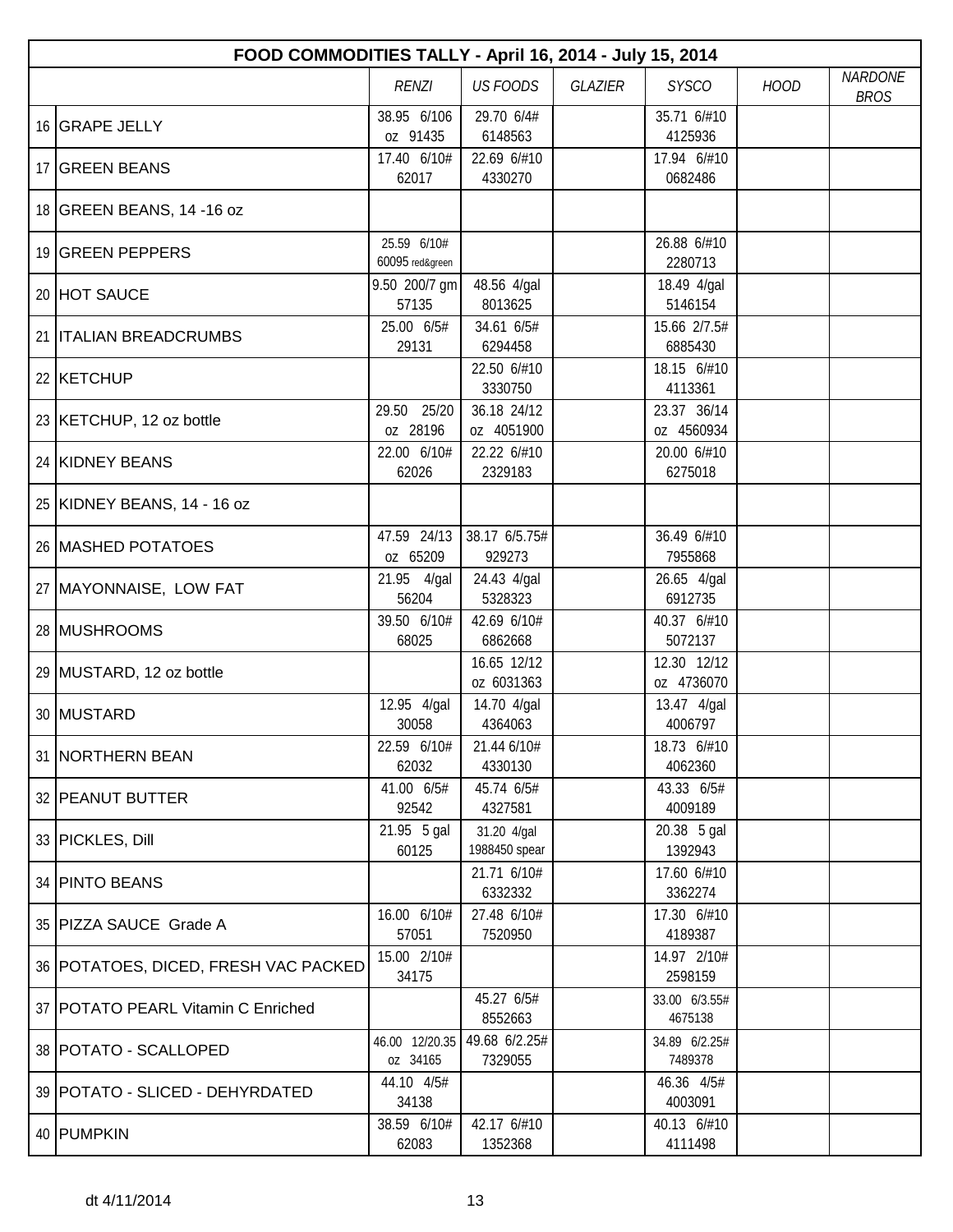|                | FOOD COMMODITIES TALLY - April 16, 2014 - July 15, 2014 |                            |                                |                |                           |             |                               |  |  |
|----------------|---------------------------------------------------------|----------------------------|--------------------------------|----------------|---------------------------|-------------|-------------------------------|--|--|
|                |                                                         | <b>RENZI</b>               | <b>US FOODS</b>                | <b>GLAZIER</b> | <b>SYSCO</b>              | <b>HOOD</b> | <b>NARDONE</b><br><b>BROS</b> |  |  |
|                | 41 RAISINS                                              | 42.50 30#<br>92345         | 40.31 24/15<br>oz 8054454      |                | 41.09 30#<br>4010807      |             |                               |  |  |
|                | 42 RAVIOLI                                              | 19.95 300/.65<br>oz 86212  | 25.85 280 ct<br>5329123        |                | 30.90 6/#10<br>4364568    |             |                               |  |  |
|                | 43 RED PEPPERS                                          | 37.69 6/10#<br>59000       | 58.87 6/10#<br>6330641         |                | 26.88 6/#10<br>2280713    |             |                               |  |  |
|                | 44 REFRIED BEANS                                        | 27.95 6/115<br>oz 92603    | 29.31 6/#10<br>7332349         |                | 26.14 6/#10<br>5882311    |             |                               |  |  |
|                | 45 SALSA                                                | 27.95 6/10#<br>57061       | 28.26 6/#10<br>53207           |                | 27.41 6/#10<br>9953068    |             |                               |  |  |
|                | 46 SAUERKRAUT                                           | 23.95 6/10#<br>62082       | 25.94 6/#10<br>9330077         |                | 24.21 6/#10<br>4189171    |             |                               |  |  |
|                | 47 SCALLOPED POTATOES                                   | 43.00 12/20.35<br>oz 34165 | 43.68 6/2.25#<br>7329055       |                | 34.89 6/2.25#<br>7489378  |             |                               |  |  |
| 48             | SPAGHETTI SAUCE, LOW SODIUM<br>comparable to Angela Mia | 19.59 6/10#<br>57336       | 30.88 6/10#<br>9008475 not L/S |                | 34.40 6/#10<br>1008616    |             |                               |  |  |
| 49             | STEWED TOMATO, LOW SODIUM Grade<br>Α                    | 22.59 6/10#<br>57015       | 24.26 6/10#<br>9330176 not L/S |                |                           |             |                               |  |  |
|                | 50 STRAWBERRY PRESERVES                                 |                            | 44.10 6/4#<br>6441448          |                | 34.32 6/4#<br>4184628     |             |                               |  |  |
|                | 51 SWEET POTATOES, syrup Grade A                        | 27.95 6/10#<br>92369       | 38.62 6/10#<br>7326499         |                | 28.49 6/#10<br>4114625    |             |                               |  |  |
|                | 52 TOMATOES, CRUSHED                                    | 20.50 6/10#<br>28176       | 22.90 6/#10<br>8328486         |                | 17.99 6/#10<br>4185930    |             |                               |  |  |
|                | 53 TOMATO KETCHUP                                       | 19.75 6/10#<br>57106       | 22.95 6/10#<br>4329975         |                | 18.15 6/#10<br>4113361    |             |                               |  |  |
|                | 54   TOMATO PASTE, LOW SODIUM Grade A                   |                            | 35.94 6/10#<br>2329431 not L/S |                | 28.47 6/#10<br>4030664    |             |                               |  |  |
|                | 55   TOMATO SAUCE, LOW SODIUM Grade A                   |                            | 25.81 6/10#<br>3328168 not L/S |                | 19.73 6/#10<br>8201018    |             |                               |  |  |
|                | 56 WAX BEANS, 14 - 16 oz                                |                            |                                |                |                           |             |                               |  |  |
|                | 57 WAX BEANS                                            | 19.50 6/10#<br>62012       | 19.42 6/10#<br>6330260         |                | 17.01 6/#10<br>4935854    |             |                               |  |  |
|                | 58 VEGETARIAN BEAN                                      | 22.50 6/10#<br>60097       | 36.14 6/#10<br>8056053         |                | 18.97 6/112<br>oz 4070017 |             |                               |  |  |
|                | 59 3-BEAN SALAD                                         |                            | 32.08 6/#10<br>9330283         |                | 24.05 6/#10<br>4000782    |             |                               |  |  |
|                | <b>INDIVIDUAL SERVING ITEMS</b>                         |                            |                                |                |                           |             |                               |  |  |
| 1              | <b>FRITOS - Corn</b>                                    | 24.00 104/1<br>oz 77540    | 26.97 104/1<br>oz 5513429      |                | 27.10 104/1<br>oz 8083552 |             |                               |  |  |
| $\overline{2}$ | HOT CHOCOLATE, SUGAR FREE<br><b>PACKET</b>              |                            | 29.46 150/.53<br>oz 911925     |                | 24.10 6/25 ct<br>7678281  |             |                               |  |  |
|                | 3   POTATO CHIP - regular                               | 16.15 120/.5<br>oz 77539   | 26.97 104/1<br>oz 9315128      |                | 16.02 72/1 oz<br>0023465  |             |                               |  |  |
|                | 4   POTATO CHIP - BBQ                                   | 14.15 60/.875<br>oz 78552  | 24.99 64/1.12<br>oz 5585443    |                | 16.02 72/1 oz<br>0023705  |             |                               |  |  |
|                | 5   POTATO CHIP - Sour Cream & Onion                    | 14.15 60/.875<br>oz 78551  | 24.99 64/1.12<br>oz 5585526    |                | 16.02 72/1 oz<br>0023747  |             |                               |  |  |
|                | 6   PC APPLESAUCE                                       | 19.50 72/4 oz<br>88710     | 20.96 72/4 oz<br>5790316       |                | 17.70 72/4 oz<br>6818579  |             |                               |  |  |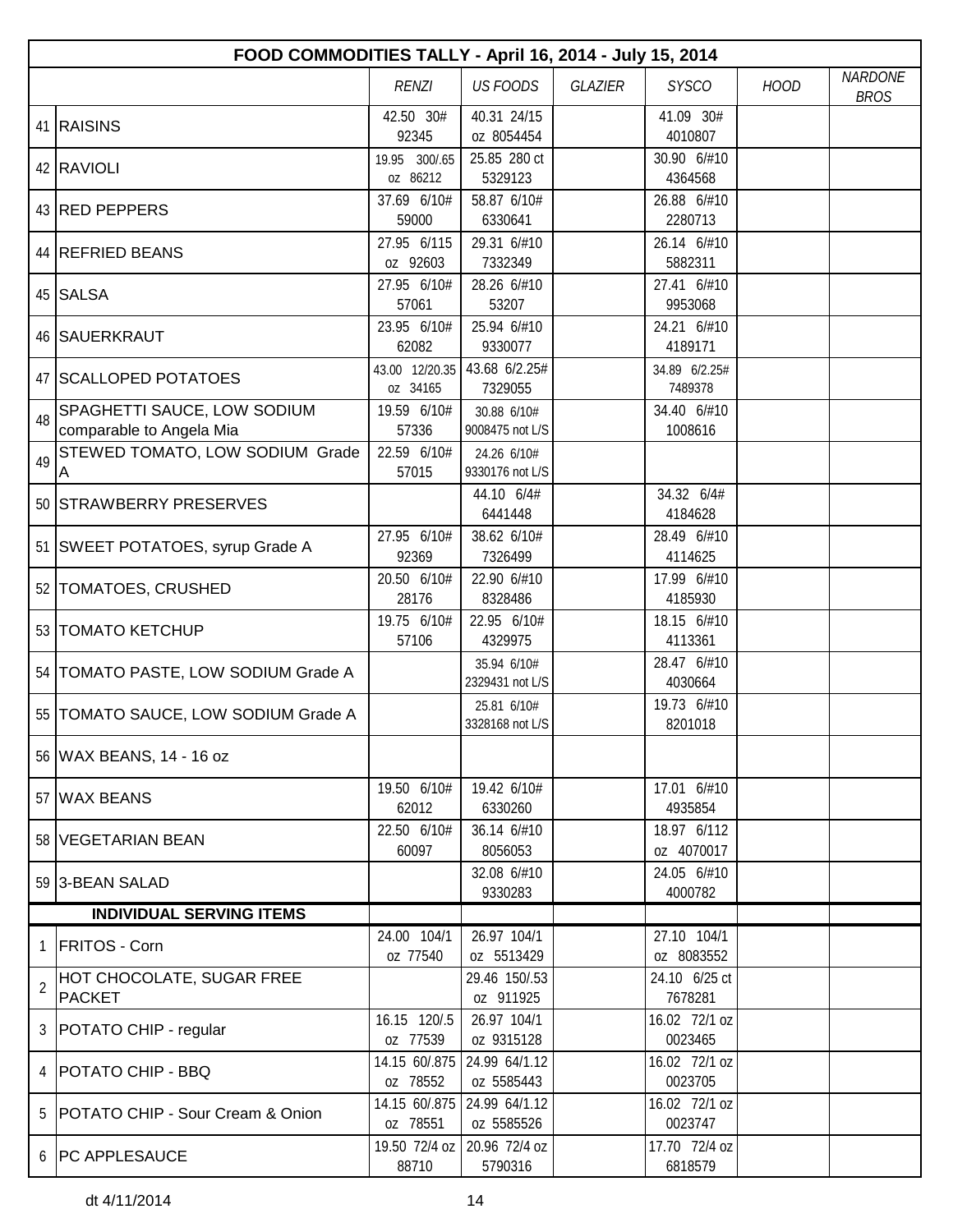|   | FOOD COMMODITIES TALLY - April 16, 2014 - July 15, 2014 |                           |                             |         |                                  |             |                               |  |
|---|---------------------------------------------------------|---------------------------|-----------------------------|---------|----------------------------------|-------------|-------------------------------|--|
|   |                                                         | <b>RENZI</b>              | <b>US FOODS</b>             | GLAZIER | <b>SYSCO</b>                     | <b>HOOD</b> | <b>NARDONE</b><br><b>BROS</b> |  |
| 7 | <b>PC BBQ SAUCE</b>                                     | 12.79 100/1<br>oz 67103   | 9.17 100/1 oz<br>6329627    |         | 11.36 100/1<br>oz 3713567        |             |                               |  |
| 8 | <b>PC BUTTER cups</b>                                   |                           | 21.90 720/.18<br>oz 568436  |         | 23.14 720/5<br>gm 8415242        |             |                               |  |
|   | 9 PC COFFEE                                             |                           | 46.47 500 ct<br>9009697     |         | 33.09 96/2 oz<br>5932043         |             |                               |  |
|   | 10 PC COFFEE, DECAF                                     |                           | 49.72 5/100 ct<br>6002638   |         | 38.60 96/2 oz<br>5932142         |             |                               |  |
|   | 11   PC CREAM CHEESE                                    | 12.95 100/.75<br>oz 25009 | 17.70 100/1<br>oz 2340875   |         | 12.93 100/.75<br>oz 4586590      |             |                               |  |
|   | 12 PC DIET CRANBERRY SAUCE                              |                           |                             |         |                                  |             |                               |  |
|   | 13 PC HALF & HALF                                       |                           | 12.42 400<br>3365665        |         | 11.29 400/3/8<br>oz 7459068      |             |                               |  |
|   | 14 PC JELLY - diet                                      |                           | 18.92 200/12<br>gm 8014771  |         | 16.14 200/11<br>gr 0966804       |             |                               |  |
|   | 15 PC JELLY - regular                                   | 6.59 200/10<br>gm 67039   | 9.23 200/.5 oz<br>3329679   |         | 14.43 400/10<br>gm 4326013       |             |                               |  |
|   | 16 PC KETCHUP                                           | 16.95 1000/9<br>gm 59086  | 9.84 500/9 gm<br>4329397    |         | 12.77 1000/9<br>gm 4029500       |             |                               |  |
|   | 17 PC MAPLE SYRUP, Sugar Free                           |                           | 11.79 100/1<br>oz 5596937   |         | 13.89 100/1.1<br>oz 5932280      |             |                               |  |
|   | 18 PC MARGARINE cups                                    |                           | 16.61 600/5<br>gm 6397236   |         | 14.47 900/5<br>gm 6631123        |             |                               |  |
|   | 19 PC MAYONAISE                                         | 14.25 500/9<br>gm 66585   | 8.97 200/9 gm<br>4206827    |         | 23.93 500/12<br>gm 4219218       |             |                               |  |
|   | 20 PC MUSTARD                                           |                           | 9.34 500/5.5<br>gm 2336667  |         | 13.48 1000/5.5<br>gm 5106059     |             |                               |  |
|   | 21 PC PANCAKE SYRUP                                     | 6.99 100/1.5<br>oz 67150  | 10.73 100/1.5<br>oz 3329349 |         | 8.01 100/1.5<br>oz 8435273       |             |                               |  |
|   | 22 PC PEANUT BUTTER                                     | 21.59 200/.5<br>oz 67168  | 40.48 200/.75<br>oz 2004976 |         | 17.29 200/.5<br>oz 6132377       |             |                               |  |
|   | 23 PC RELISH                                            |                           | 9.17 200/9 gm<br>6329213    |         | 19.75 500/9<br>gm 4667093        |             |                               |  |
|   | 24   PC SALAD DRESSING (Italian If)                     |                           | 11.12 60/1.5<br>oz 1155076  |         | 9.94 60/1.5<br>oz 5954250        |             |                               |  |
|   | 25 PC SALT SUBSTITUTE                                   | 4.95 3000/.60<br>gm 67056 | 16.99 21000<br>ct 5007919   |         | 14.48 300/.3<br>oz 1116052       |             |                               |  |
|   | 26 PC SPLENDA                                           |                           | 30.94 2000 ct<br>7302789    |         | 29.41 2000/1<br>gm 2310557       |             |                               |  |
|   | 27 PC SUGAR                                             | 17.95 2000<br>67005       | 11.74 2000 ct<br>9327263    |         | 14.17<br>3000/1/10 oz<br>5965850 |             |                               |  |
|   | 28 PC SUGAR FREE PANCAKE SYRUP                          | 14.39 100/1<br>oz 35057   | 37.84 200/1<br>oz 2006849   |         | 14.63 12/12<br>oz 1099961        |             |                               |  |
|   | 29 PC SOUR CREAM cups                                   |                           | 14.78 100/1<br>oz 5347208   |         | 15.41 100/1<br>oz 1824465        |             |                               |  |
|   | 30 PC SWEET & SOUR                                      | 9.25 100/1 oz<br>67205    | 22.85 200/.75<br>oz 65805   |         | 6.76 100/1 oz<br>7006564         |             |                               |  |
|   | FRUITS & VEGETABLES, FRESH and<br><b>CANNED</b>         |                           |                             |         |                                  |             |                               |  |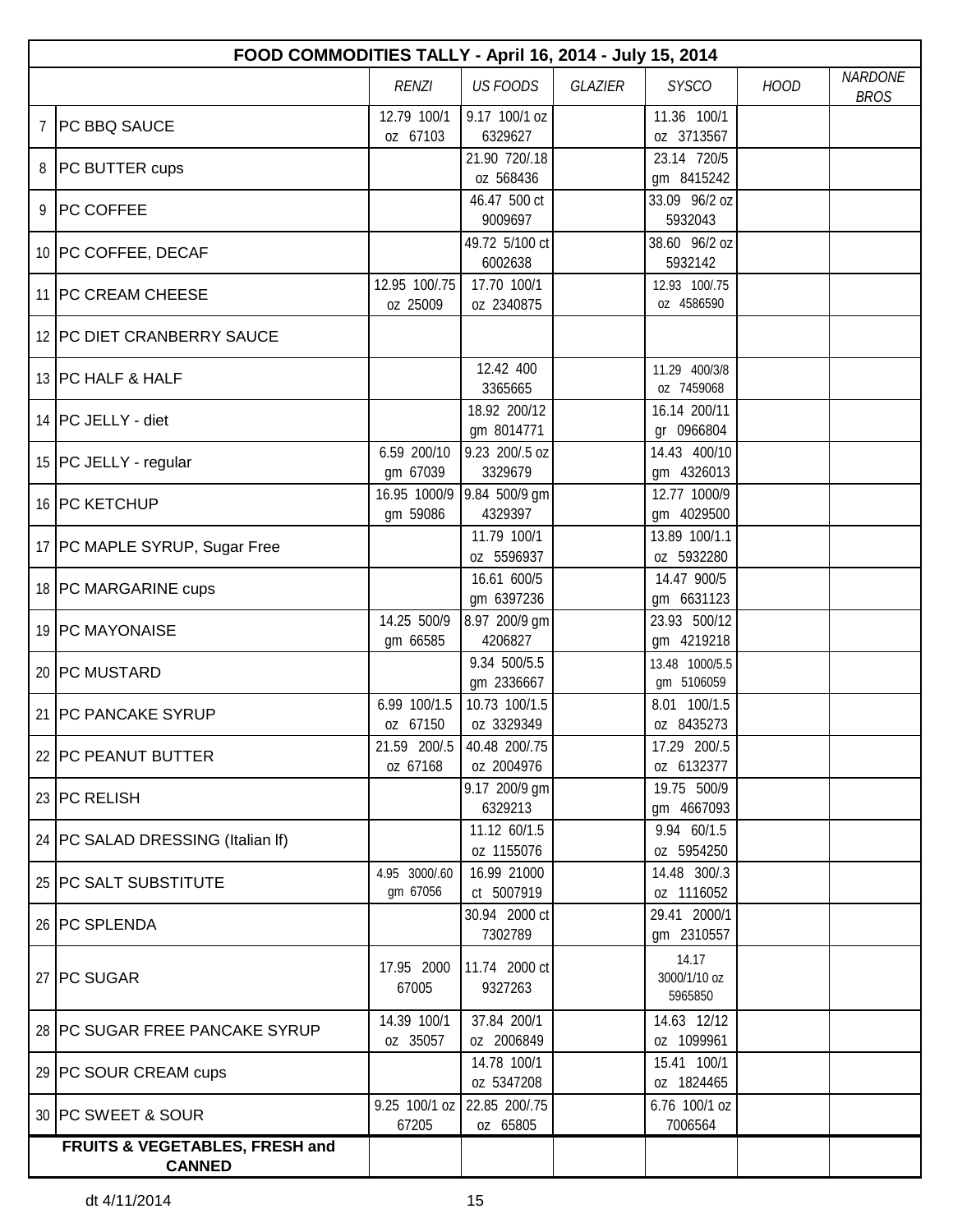|                | FOOD COMMODITIES TALLY - April 16, 2014 - July 15, 2014            |                                |                          |                |                                                                                  |             |                               |  |
|----------------|--------------------------------------------------------------------|--------------------------------|--------------------------|----------------|----------------------------------------------------------------------------------|-------------|-------------------------------|--|
|                |                                                                    | <b>RENZI</b>                   | <b>US FOODS</b>          | <b>GLAZIER</b> | <b>SYSCO</b>                                                                     | <b>HOOD</b> | <b>NARDONE</b><br><b>BROS</b> |  |
| 1              | APPLES, fresh                                                      |                                |                          |                | 17.17 40/140<br>ct 1314095                                                       |             |                               |  |
| $\overline{2}$ | APPLES: sliced, juice or water packed,<br>Grade A                  | 29.95 6/10#<br>63045           | 40.31 6/#10<br>1328376   |                | 27.60 6/#10<br>4119343                                                           |             |                               |  |
|                | 3 APPLESAUCE Unsweetened, Grade A                                  | 23.59 6/10#<br>65045           | 30.90 6/10#<br>6328363   |                | 15.81 6/#10<br>7302151                                                           |             |                               |  |
| 4              | APRICOTS - Grade A                                                 |                                | 48.81 6/#10<br>8328189   |                | 30.51 6/#10<br>0029078                                                           |             |                               |  |
| 5              | BANANAS, fresh                                                     |                                |                          |                | 17.76 150 ct<br>1007384                                                          |             |                               |  |
| 6              | CABBAGE, fresh                                                     |                                |                          |                | 14.95 50#<br>1269240                                                             |             |                               |  |
| $\overline{7}$ | CANTELOPE, fresh                                                   |                                |                          |                | 13.74 6 ct<br>1242668                                                            |             |                               |  |
|                | 8 CELERY, Bunch                                                    |                                |                          |                | 19.42 24 ct<br>1120625                                                           |             |                               |  |
| 9              | <b>COLE SLAW MIX</b>                                               |                                |                          |                | 13.75 4/5#<br>1675701                                                            |             |                               |  |
|                | 10 CRANBERRY SAUCE Whole, Grade A                                  |                                | 43.15 6/10#<br>6002349   |                | 44.18 6/#10<br>5729983                                                           |             |                               |  |
|                | 11 CRANBERRY SAUCE, Jellied, Grade A                               | 38.00 6/101 oz<br>64050        | 34.23 6/10#<br>2328490   |                | 31.95 6/#10<br>5729967                                                           |             |                               |  |
|                | 12 CUCUMBERS, fresh                                                |                                |                          |                | 23.11 50-55#<br>1000314                                                          |             |                               |  |
| 13             | <b>CRUSHED PINEAPPLE: fancy, juice</b><br>Hawaiian Coarse, Grade A | 22.25 6/10#<br>64045           | 35.46 6/#10<br>3333788   |                | 21.95 6/#10<br>8921201                                                           |             |                               |  |
| 14             | <b>FROZEN STRAWBERRIES,</b><br><b>UNSWEETENED - Grade A</b>        |                                | 48.23 6/6.5#<br>9392143  |                | 30.08 30#<br>0835625                                                             |             |                               |  |
| 15             | FROZEN STRAWBERRIES, SWEETENED<br>Grade A                          |                                |                          |                | 51.15 6/6.5#<br>7652409                                                          |             |                               |  |
|                | 16 FRUIT COCKTAIL, Grade A                                         | 27.00 6/10#<br>63101           | 40.15 6/#10<br>8228116   |                | 30.03 6/#10<br>4503124                                                           |             |                               |  |
|                | 17 FRUIT CUPS, 4 oz - Grade A                                      |                                | 18.74 36/4 oz<br>5301916 |                | 48/4 oz 21.28 mix<br>9705047 / 20.74<br>pear 9704974 /<br>21.57 peach<br>9704917 |             |                               |  |
| 18             | FRUIT MEDLEY, Festival/Classic, melon<br>pieces, grapes - Grade A  | 30.00 18#<br>31203             |                          |                | 15.38 8#<br>2527786                                                              |             |                               |  |
|                | 19 GREEN PEPPERS, fresh                                            | 25.59 6/10#<br>60095 red/green |                          |                | 17.33 25#<br>2179588                                                             |             |                               |  |
|                | 20 LETTUCE, fresh                                                  |                                |                          |                | 12.18 4/5#<br>1675586                                                            |             |                               |  |
| 21             | MANDARIN ORANGE, sections, light,<br>Grade A                       | 22.00 6/10#<br>66031           | 28.91 6/#10<br>2910131   |                | 18.47 6/#10<br>3548393                                                           |             |                               |  |
|                | 22 ONIONS, fresh                                                   |                                |                          |                | 22.99 50#<br>2029668                                                             |             |                               |  |
|                | 23 ORANGES, fresh                                                  |                                |                          |                | 24.90 113 ct<br>7651926                                                          |             |                               |  |
| 24             | PEACHES yellow, light cling halves, Grade                          | 28.25 6/10#<br>63043 sliced    |                          |                | 28.65 6/#10<br>4331914                                                           |             |                               |  |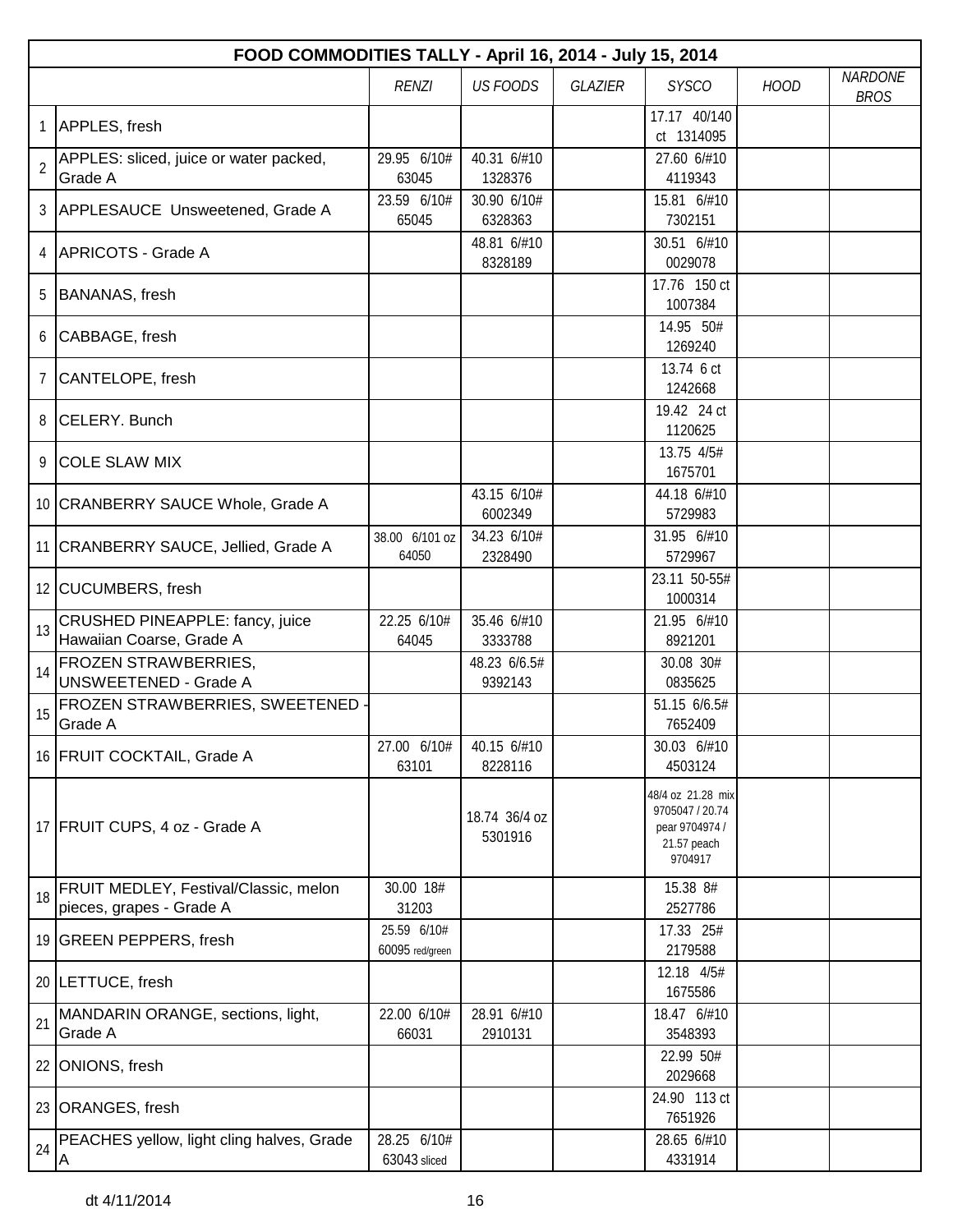|              | FOOD COMMODITIES TALLY - April 16, 2014 - July 15, 2014 |                         |                           |                |                              |             |                               |  |
|--------------|---------------------------------------------------------|-------------------------|---------------------------|----------------|------------------------------|-------------|-------------------------------|--|
|              |                                                         | <b>RENZI</b>            | <b>US FOODS</b>           | <b>GLAZIER</b> | <b>SYSCO</b>                 | <b>HOOD</b> | <b>NARDONE</b><br><b>BROS</b> |  |
|              | 25   PEACHES sliced, light Grade A                      | 28.25 6/10#<br>63043    | 43.26 6/#10<br>6367866    |                | 28.69 6/#10<br>4218996       |             |                               |  |
|              | 26   PEARS halves, light Grade A                        | 28.95 6/10#<br>64011    |                           |                | 26.48 6/#10<br>4120101       |             |                               |  |
|              | 27   PEARS pieces, light Grade A                        | 26.40 6/10#<br>64012    | 42.65 6/#10<br>4328159    |                | 25.46 6/#10<br>6109981       |             |                               |  |
|              | 28 PINEAPPLE TIDBITS: light, Grade A                    | 22.00 6/10#<br>64043    | 26.17 6/#10<br>6831705    |                | 21.49 6/#10<br>6588297       |             |                               |  |
|              | 29 PINEAPPLE, sliced, juice packed, Grade A             | 24.25 6/10#<br>63037    | 34.14 6/#10<br>6333785    |                | 24.43 6/#10<br>1097807       |             |                               |  |
|              | 30 PLUMS, fresh                                         |                         |                           |                | 27.17 28#<br>6922249         |             |                               |  |
|              | 31 POTATOES, fresh                                      |                         |                           |                | 12.20 50#<br>1313154         |             |                               |  |
|              | 32 SEEDLESS RAISINS - Grade A                           | 42.00 24/15<br>oz 92348 | 29.97 24/6 1.5<br>6422323 |                | 25.57 24/6 1.5<br>oz 9387317 |             |                               |  |
|              | 33   TOMATOES, fresh                                    |                         |                           |                | 19.23 25#<br>4935623         |             |                               |  |
| 34           | TROPICAL FRUIT, papaya, banana - Grade<br>A             | 27.70 6/10#<br>64030    | 37.13 6/#10<br>3457033    |                | 28.81 6/#10<br>0029102       |             |                               |  |
|              | <b>VEGETABLES - FROZEN</b>                              |                         |                           |                |                              |             |                               |  |
| $\mathbf{1}$ | ASPARAGUS, Grade A                                      | 23.25 6/2.5#            | 47.59 6/2.5#              |                | 27.72 6/2.5#                 |             |                               |  |
|              |                                                         | 45233                   | 9328212                   |                | 5124852                      |             |                               |  |
| $\mathbf{2}$ | BREAKFAST CUBE POTATOES, Grade A                        |                         | 31.98 6/5#<br>8275232     |                | 24.35 6/5#<br>3644036        |             |                               |  |
| 3            | BROCCOLI, CUT, Grade A                                  | 12.89 20#<br>45131      | 13.12 20#<br>7056443      |                | 20.11 12/2.5#<br>7288044     |             |                               |  |
| 4            | BROCCOLI SPEARS, Grade A                                | 19.95 12/2#<br>45229    | 22.16 12/2#<br>1328491    |                | 17.28 12/2#<br>7288119       |             |                               |  |
| 5            | <b>BRUSSEL SPROUTS, Grade A</b>                         | 18.00 20#<br>44984      | 36.24 12/2.5#<br>8328536  |                | 19.383 12/2#<br>7288091      |             |                               |  |
| 6            | CALIFORNIA BLEND, Grade A                               | 13.25 20#<br>44601      | 20.94 20#<br>4328399      |                | 14.33 20#<br>2222115         |             |                               |  |
| 7            | CAPRI MIX, Grade A                                      | 16.00 20#<br>45318      | 27.81 6/4#<br>8365975     |                | 16.58 12/2#<br>1528769       |             |                               |  |
|              | 8 BABY CARROTS, whole Grade A                           | 16.25 20#<br>45228      | 20.19 20#<br>3327848      |                | 17.86 12/2#<br>1055508       |             |                               |  |
| 9            | CARROTS, CUT, Grade A                                   | 10.65 20#<br>45132      | 12.51 20#<br>4328142      |                | 15.58 3/10#<br>3835865       |             |                               |  |
|              | 10 CAULIFLOWER, grade A                                 | 21.90 12/2#<br>45257    | 26.23 12/2#<br>8328429    |                | 17.10 12/2#<br>3772514       |             |                               |  |
|              | 11 CORN, Grade A                                        | 13.20 20#<br>45133      | 17.56 20#<br>4328233      |                | 20.68 3/10#<br>3836889       |             |                               |  |
|              | 12 GREEN BEANS, CUT, Grade A                            | 10.49 20#<br>45130      | 16.83 20#<br>3328226      |                | 11.58 20#<br>0438653         |             |                               |  |
|              | 13 GREEN BEANS, ITALIAN CUT, Grade A                    | 19.95 12/2#<br>45254    | 23.36 12/2#<br>1328269    |                | 19.94 12/2#<br>1389931       |             |                               |  |
|              | 14 DICED GREEN PEPPERS, Grade A                         | 23.95 12/2#<br>45010    | 31.30 12/2#<br>9328345    |                | 19.40 12/2#<br>1876069       |             |                               |  |
|              | 15 FAJITA STRIPS                                        |                         | 30.94 12/2#<br>8327579    |                | 23.40 6/4#<br>2182665        |             |                               |  |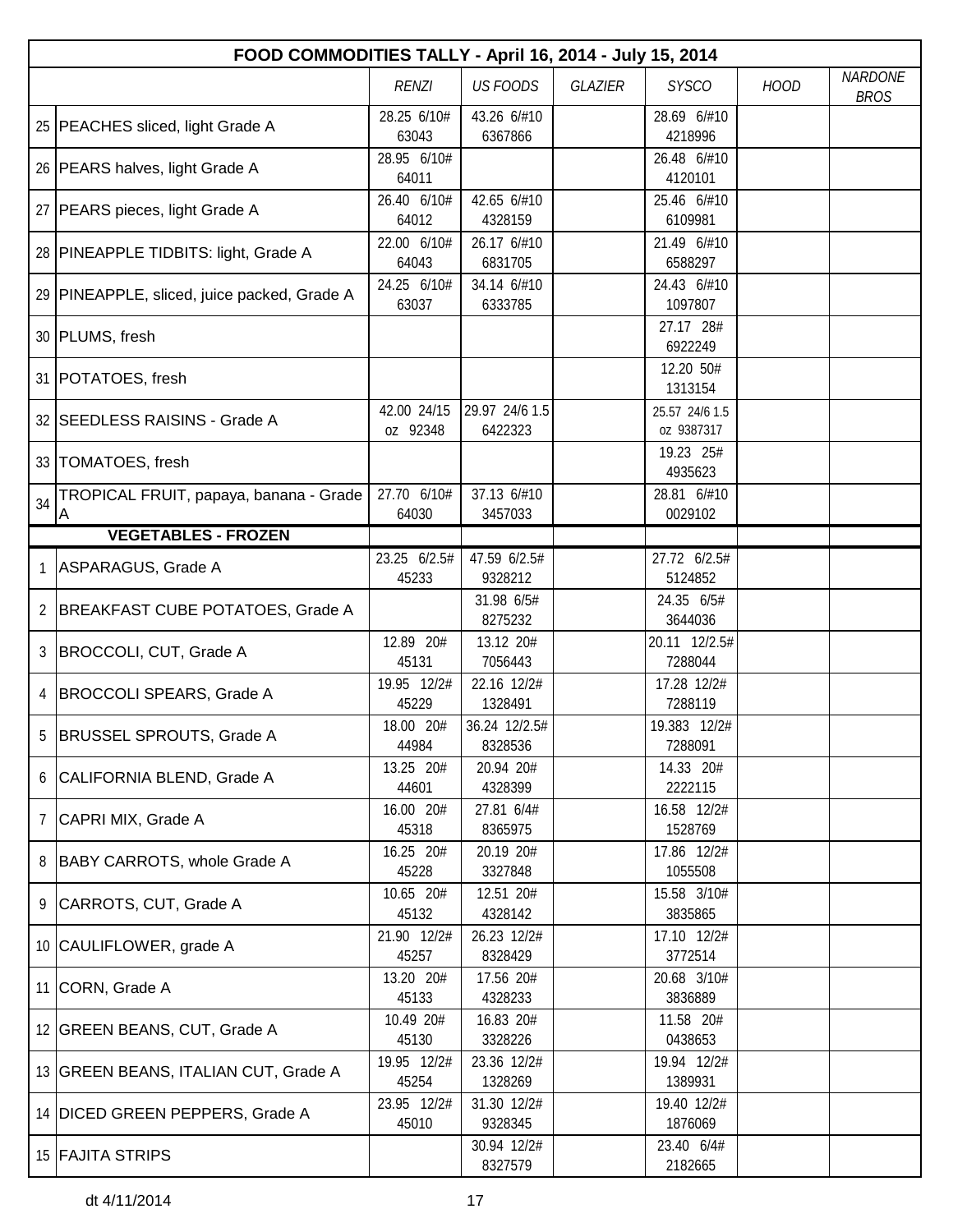|   | FOOD COMMODITIES TALLY - April 16, 2014 - July 15, 2014 |                      |                          |         |                           |             |                               |  |  |
|---|---------------------------------------------------------|----------------------|--------------------------|---------|---------------------------|-------------|-------------------------------|--|--|
|   |                                                         | <b>RENZI</b>         | <b>US FOODS</b>          | GLAZIER | <b>SYSCO</b>              | <b>HOOD</b> | <b>NARDONE</b><br><b>BROS</b> |  |  |
|   | 16 FRENCH FRIES, Grade A                                | 14.00 6/5#<br>34115  | 17.98 6/5#<br>747410     |         | 13.74 6/4.5#<br>8897993   |             |                               |  |  |
|   | 17 FRENCH GREEN BEANS, Grade A                          |                      | 24.49 12/2#<br>4328225   |         | 18.50 12/2#<br>1672356    |             |                               |  |  |
|   | 18 HUBBARD SQUASH, Grade A                              | 34.00 12/4#<br>45174 | 47.68 4/12#<br>3328390   |         | 34.69 12/4#<br>0571240    |             |                               |  |  |
|   | 19   ITALIAN MIX, Grade A                               | 17.25 20#<br>45324   | 22.23 20#<br>8328296     |         | 24.07 30#<br>3960317      |             |                               |  |  |
|   | 20 JAPANESE STIR FRY, Grade A                           |                      | 34.76 6/4#<br>742874     |         | 24.04 6/4#<br>1874817     |             |                               |  |  |
|   | 21 LIMA BEANS, Grade A                                  |                      | 37.68 12/2.5#<br>3328176 |         | 31.96 12/2.5#<br>1440270  |             |                               |  |  |
|   | 22 MIXED VEGETABLES Grade A, 5 way mix                  | 13.95 20#<br>45134   | 28.81 12.2.5#<br>2328276 |         | 22.25 12/2.5#<br>1263623  |             |                               |  |  |
|   | 23 ONIONS, DICED, Grade A                               | 14.95 20#<br>45295   | 15.41 6/2#<br>8327629    |         | 7.86 6/2#<br>6191712      |             |                               |  |  |
|   | 24 ORIENTAL BLEND, Grade A                              | 15.95 20#<br>45259   | 22.87 20#<br>7328446     |         | 16.28 12/2#<br>8491383    |             |                               |  |  |
|   | 25 PEARL ONIONS. Grade A                                |                      | 23.23 12/2#<br>7987910   |         | 11.89 4/2#<br>1719517     |             |                               |  |  |
|   | 26 PEAS, Grade A                                        |                      | 31.77 12/2.5#<br>1328285 |         | 23.34 3/10#<br>3837994    |             |                               |  |  |
|   | 27   PEAS/CARROTS, Grade A                              | 14.95 20#<br>45137   | 27.90 12/2.5#<br>4328282 |         | 24.10 30#<br>3959277      |             |                               |  |  |
|   | 28 SCAND BLEND, Grade A                                 | 21.95 12/2#<br>45248 | 28.96 6/4#<br>7327828    |         | 20.58 12/2#<br>1474980    |             |                               |  |  |
|   | 29 SPINACH, chopped Grade A                             | 25.59 12/3#<br>45232 | 36.97 12/3#<br>5328109   |         | 21.19 12/3#<br>7146410    |             |                               |  |  |
|   | 30 SWEET PEAS, Grade A                                  | 15.95 20#<br>45136   | 31.77 12/2.5#<br>1328285 |         |                           |             |                               |  |  |
|   | 31 WAX BEANS, CUT, Grade A                              | 23.45 12/2#<br>45256 | 23.36 12/2#<br>9328410   |         | 22.80 12/#<br>1877026     |             |                               |  |  |
|   | 32 WINTER BLEND, Grade A                                | 16.95 20#<br>45320   | 23.84 20#<br>4328316     |         | 21.75 30#<br>3890969      |             |                               |  |  |
|   | 33 ZUCCHINI. Grade A                                    | 17.60 20#<br>45294   | 34.91 12/3#<br>6328397   |         | 27.45 12/3#<br>1648369    |             |                               |  |  |
|   | <b>PUDDING</b>                                          |                      |                          |         |                           |             |                               |  |  |
| 1 | <b>REGULAR BUTTERSCOTCH</b>                             | 26.59 6/10#<br>73149 | 25.39 6/#10<br>6327316   |         |                           |             |                               |  |  |
|   | 2   REGULAR CHOCOLATE                                   | 24.95 6/10#<br>73147 | 23.01 6/#10<br>1327337   |         | 29.07 12/2#<br>5106554    |             |                               |  |  |
|   | 3 REGULAR PISTACHIO                                     |                      |                          |         |                           |             |                               |  |  |
| 4 | <b>REGULAR VANILLA</b>                                  | 24.95 6/10#<br>73148 | 23.01 6/#10<br>7327323   |         | 21.63 12/24<br>oz 4010922 |             |                               |  |  |
| 5 | <b>TAPIOCA</b>                                          | 28.95 6/10#<br>73207 | 27.33 6/#10<br>3327319   |         | 25.73 6/#10<br>4011102    |             |                               |  |  |
|   | 6  LEMON                                                | 26.95 6/10#<br>73150 | 25.90 6/#10<br>9327313   |         | 24.45 6/#10<br>4011052    |             |                               |  |  |
|   | 7   SUGAR FREE - BUTTERSCOTCH, 5 oz                     |                      | 18.72 12/5 oz<br>6371660 |         |                           |             |                               |  |  |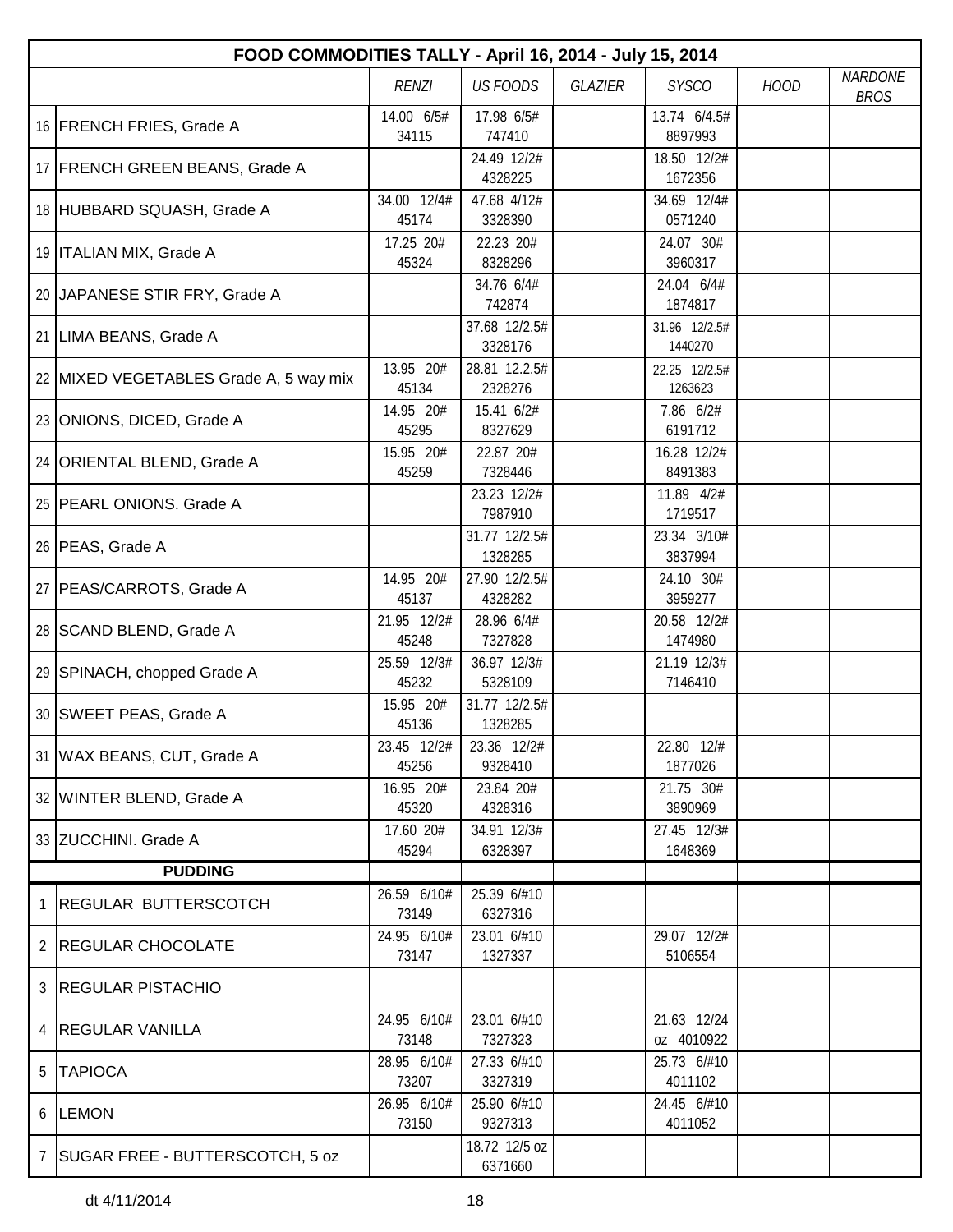|    | FOOD COMMODITIES TALLY - April 16, 2014 - July 15, 2014 |                                          |                            |         |                                                                                                         |             |                               |  |
|----|---------------------------------------------------------|------------------------------------------|----------------------------|---------|---------------------------------------------------------------------------------------------------------|-------------|-------------------------------|--|
|    |                                                         | <b>RENZI</b>                             | <b>US FOODS</b>            | GLAZIER | <b>SYSCO</b>                                                                                            | <b>HOOD</b> | <b>NARDONE</b><br><b>BROS</b> |  |
| 8  | SUGAR FREE - CHOCOLATE, 5 oz                            |                                          | 18.72 12/5 oz<br>6371667   |         | 17.94 12/3.5<br>oz 6798658                                                                              |             |                               |  |
| 9  | SUGAR FREE - VANILLA, 5 oz                              |                                          | 18.72 12/5 oz<br>7371743   |         | 18.39 12/3.5<br>oz 6798637                                                                              |             |                               |  |
| 10 | <b>SNACK PACK PUDDINGS,</b><br>BUTTERSCOTCH, 3.5 oz     | 14.95 48/3.5<br>oz 88715                 |                            |         | 14.28 48/3.5<br>oz 6213615                                                                              |             |                               |  |
| 11 | SNACK PACK PUDDINGS, CHOCOLATE,<br>3.5 oz               | 14.95 48/3.5<br>oz 88716                 | 17.09 48/3.5<br>oz 8102758 |         | 14.28 48/3.5<br>oz 5661582                                                                              |             |                               |  |
| 12 | SNACK PACK PUDDINGS, VANILLA, 3.5<br>0Z                 | 14.95 48/3.5<br>oz 88717                 | 17.09 48/3.5<br>oz 7102759 |         | 14.28 48/3.5<br>oz 5763834                                                                              |             |                               |  |
| 13 | SNACK PACK PUDDINGS, DIABETIC,<br>RICE, 4 oz            |                                          |                            |         |                                                                                                         |             |                               |  |
| 14 | SNACK PACK PUDDINGS, DIABETIC,<br>TAPIOCA, 4 oz         |                                          |                            |         | 19.94 48/4 oz<br>1642362                                                                                |             |                               |  |
| 15 | SNACK PACK PUDDINGS, DIABETIC,<br>VANILLA, 4 oz         |                                          |                            |         | 19.95 48/4 oz<br>2619500                                                                                |             |                               |  |
|    | <b>JELLO</b>                                            |                                          |                            |         |                                                                                                         |             |                               |  |
|    | REGULAR, 24 oz- asst                                    | 23.95 12/24 oz<br>29207, 29208,<br>29209 | 26.41 12/24<br>oz 5343371  |         | 12/24 oz 22.12<br>4010351 / 22.10<br>4010443 & / 22.05<br>4010476 / 21.40<br>4010344 / 22.11<br>4010310 |             |                               |  |
|    | 2 SUGAR FREE RED, 2.75 oz                               |                                          | 42.86 18/2.75<br>1371590   |         | 27.17 18/2.75<br>oz 7188711                                                                             |             |                               |  |
| 3  | SUGAR FREE CITRUS, 2.75 oz                              |                                          | 42.86 18/2.75<br>6371587   |         | 25.80 18/2.75<br>oz 7188701                                                                             |             |                               |  |
|    | <b>DAIRY</b>                                            |                                          |                            |         |                                                                                                         |             |                               |  |
|    | CHEESE AMER PROCESSED SLICED -<br>Yellow                | 2.89 lb 4/5#<br>25039                    | 57.35 4/5#<br>1365170      |         | 53.64 4/5#<br>6697890                                                                                   |             |                               |  |
| 2  | CHEESE AMER PROCESSED SLICED -<br>White                 | 2.89 lb 4/5#<br>25038                    | 58.24 4/5#<br>1340504      |         | 52.84 4/5#<br>9459082                                                                                   |             |                               |  |
|    | 3 CHEESE, CHEDDAR - Block                               | 3.25 lb 10#<br>25052                     | 31.61 10#<br>2535433       |         | 29.45 10#<br>2599793                                                                                    |             |                               |  |
|    | 4 CHEESE, EXTRA SHARP - Block                           | 3.25 lb 10#<br>25064                     | 4.58 lb 10#<br>4667929     |         | 33.67 2/5#<br>3812971                                                                                   |             |                               |  |
|    | 5 CHEESE, MEXICAN - Shredded                            | 3.25 lb 4/5#<br>25045                    | 58.24 4/5#<br>4332656      |         | 57.92 4/5#<br>2406189                                                                                   |             |                               |  |
|    | 6 CHEESE, MOZZARELLA - Shredded                         | 3.25 lb 4/5#<br>25155                    | 57.83 4/5#<br>6382386      |         | 85.45 6/5#<br>7484975                                                                                   |             |                               |  |
|    | 7 CHEESE, SHARP - Shredded                              | 3.35 lb 4/5#<br>25042                    | 58.14 4/5#<br>1332642      |         | 57.35 4/5#<br>6106631                                                                                   |             |                               |  |
| 8  | CHEESE, SHARP, LOW SODIUM -<br>Shredded                 |                                          | 63.92 4/5#<br>3991684      |         |                                                                                                         |             |                               |  |
|    | 9 CHEESE, SWISS - Block                                 |                                          | 90.06 6/5#<br>2336352      |         | 3.30 lb 2/8#<br>9282237                                                                                 |             |                               |  |
|    | 10 CHEESE, SWISS, LOW SODIUM - Block                    |                                          |                            |         | 4.25 lb 14#<br>1527183                                                                                  |             |                               |  |
|    | 11 COTTAGE CHEESE                                       | 43.00 6/5#<br>29028                      | 43.71 6/5#<br>3312642      |         | 41.07 6/5#<br>7772296                                                                                   |             |                               |  |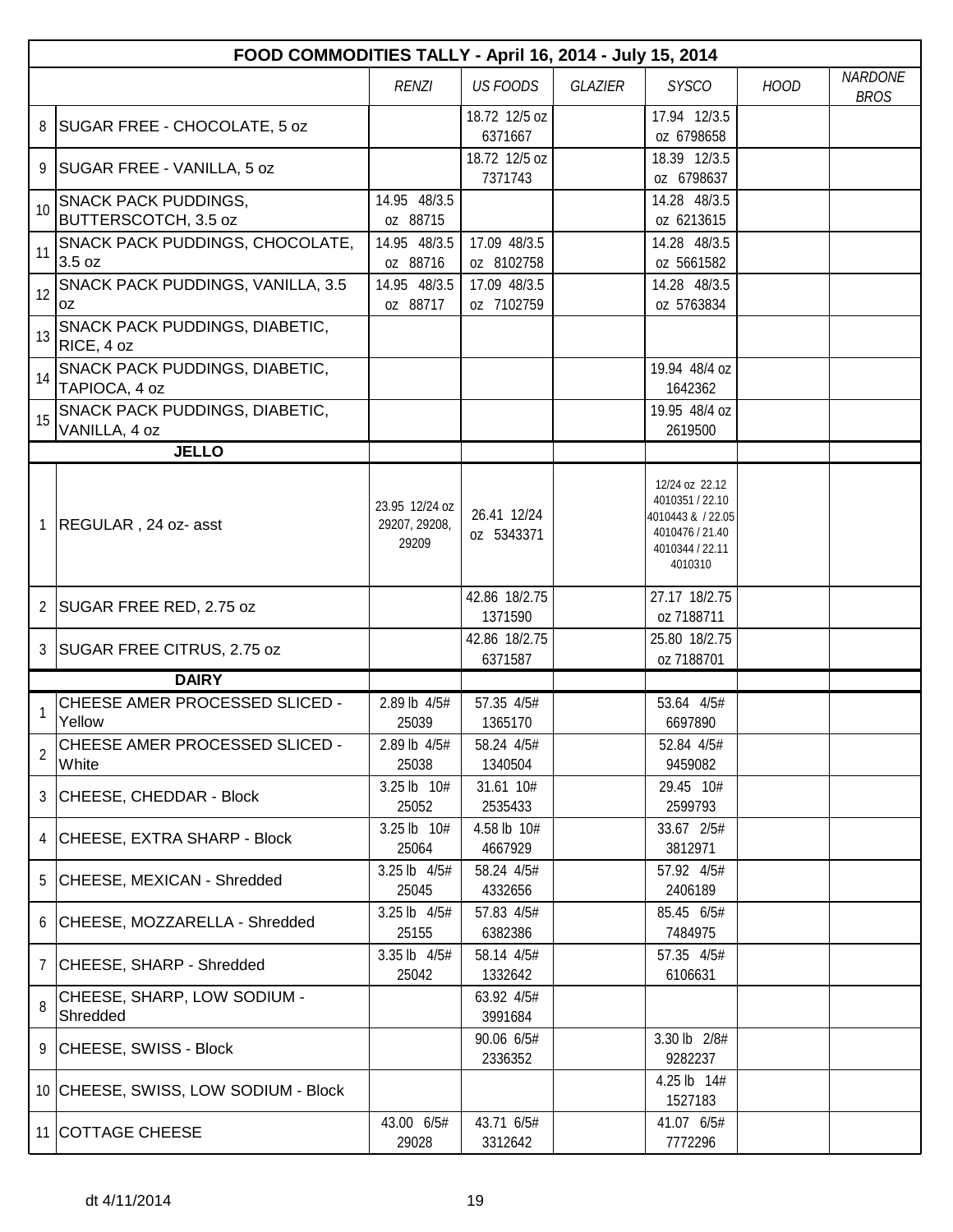|    | FOOD COMMODITIES TALLY - April 16, 2014 - July 15, 2014                   |                            |                                         |                |                                                                           |             |                               |  |
|----|---------------------------------------------------------------------------|----------------------------|-----------------------------------------|----------------|---------------------------------------------------------------------------|-------------|-------------------------------|--|
|    |                                                                           | <b>RENZI</b>               | <b>US FOODS</b>                         | <b>GLAZIER</b> | <b>SYSCO</b>                                                              | <b>HOOD</b> | <b>NARDONE</b><br><b>BROS</b> |  |
|    | 12 COTTAGE CHEESE, 1%                                                     | 43.00 6/5#<br>29028        | 43.71 6/5#<br>3312642                   |                | 18.05 2/5#<br>5020169                                                     |             |                               |  |
|    | 13 LIQUID BUTTER                                                          |                            | 27.72 3/gal<br>698688                   |                | 29.40 3/gal<br>3355757                                                    |             |                               |  |
|    | 14   MAYONNAISE                                                           | 25.50 4/gal<br>56206       | 25.98 4/gal<br>7329113                  |                | 17.71 4/gal<br>4002432                                                    |             |                               |  |
|    | 15 MARGARINE                                                              | 17.95 30/1#<br>29088       | 17.14 30/1#<br>703496                   |                | 18.04 30/1#<br>0417527                                                    |             |                               |  |
|    | 16 PARMESAN CHEESE                                                        | 3.49 lb 4/5#<br>25600      | 85.46 4/5#<br>3385031                   |                | 53.78 4/5#<br>6370571                                                     |             |                               |  |
|    | 17 PIZZA CRUST, rectangular par baked                                     | 23.00 10/43<br>oz 37807    | 34.79 10/44<br>oz 7988561               |                | 39.58 14/12x16<br>2286482                                                 |             | 27.00 10/40<br>oz 2WPS        |  |
|    | 18 SOUR CREAM                                                             | 31.15 6/5#<br>25325        | 32.39 6/5#<br>7181787                   |                | 29.64 6/5#<br>1309194                                                     |             |                               |  |
|    | 19 YOGURT - assorted                                                      |                            | 16.77 48/4 oz<br>2512952                |                | 48/4 oz 14.67<br>5076611 / 15.05<br>5076627 / 11.62<br>8653964 [see list] |             |                               |  |
|    | 20 YOGURT, LIGHT - assorted flavors                                       |                            | 18.90 48/4 oz<br>3998283                |                | 12/6 oz 6.71 /<br>6.77 / 6.78 [see<br>list]                               |             |                               |  |
|    | 21 YOGURT, Vanilla                                                        | 12.59 48/4 oz<br>26087     | 17.75 4/5#<br>7851629                   |                | 6.71 12/6 oz<br>9903576                                                   |             |                               |  |
|    | <b>COOKIES &amp; CRACKERS</b>                                             |                            |                                         |                |                                                                           |             |                               |  |
|    | COOKIES, CHOCOLATE CHIP, 1.5 oz,<br>frozen ready to bake dough            | 36.00 240/1<br>oz 37436    | 42.98 232/1.5<br>oz 7661424             |                | 35.91 213/1.5<br>oz 7220775                                               |             |                               |  |
| 2  | COOKIES, OATMEAL, 1.5 oz frozen ready<br>to bake dough                    | 43.00 384/1<br>oz 39981    | 41.95 232/1.5<br>oz 7661671<br>w/raisin |                |                                                                           |             |                               |  |
| 3  | COOKIES, OATMEAL RAISIN, 1.5 oz frozen<br>ready to bake dough             | 16.25 60/2.5<br>oz 77594   | 42.74 213/1.5<br>oz 6242176             |                | 39.77 213/1.5<br>oz 2476034                                               |             |                               |  |
| 4  | COOKIES, PEANUT BUTTER, 1 oz, frozen<br>ready to bake dough               | 64.95 240/1.33<br>oz 39958 | 39.11 240/1<br>oz 5002142               |                | 39.14 320/1<br>oz 7040520                                                 |             |                               |  |
| 5  | COOKIES, SUGAR, 1 oz, frozen ready to<br>bake dough                       | 31.00 240/1<br>oz 37439    | 35.71 320/1<br>oz 9201658               |                | 34.85 320/1<br>oz 7040512                                                 |             |                               |  |
| 6  | COOKIES, WHITE CHIP MACADAMIAN<br>NUT, 1.5 oz, frozen ready to bake dough |                            | 74.43 160/2<br>oz 4152955               |                | 45.04 213/1.5<br>oz 7220684                                               |             |                               |  |
| 7  | <b>FIG NEWTONS</b>                                                        | 49.00 120/2<br>oz 72051    |                                         |                |                                                                           |             |                               |  |
| 8  | FIG NEWTONS, individual package                                           | 39.50 120/1<br>oz 72024    | 39.83 120/1<br>oz 9028655               |                | 37.74 120/1<br>oz 4220554                                                 |             |                               |  |
| 9. | <b>GRAHAM CRACKERS, individual package</b>                                | 20.95 200/2<br>ct 28125    | 20.33 200/2 ct<br>1004852               |                | 13.23 200/2 ct<br>3156015                                                 |             |                               |  |
| 10 | LORNA DOONE COOKIE, individual<br>package                                 | 32.95 120/4<br>ct 72022    | 33.24 120/4 ct<br>8013021               |                | 30.73 120/1<br>oz 4125852                                                 |             |                               |  |
|    | 11 SALTINE - KRISPY, individual package                                   |                            | 14.90 500/2 ct<br>4015665               |                | 7.07 500/2 pk<br>4204996                                                  |             |                               |  |
| 12 | SALTINES UNSALTED TOPS, individual<br>package                             | 16.25 500/2<br>pk 73312    | 13.63 300/2<br>ct 8010951               |                | 16.08 500/2<br>pk 4455028                                                 |             |                               |  |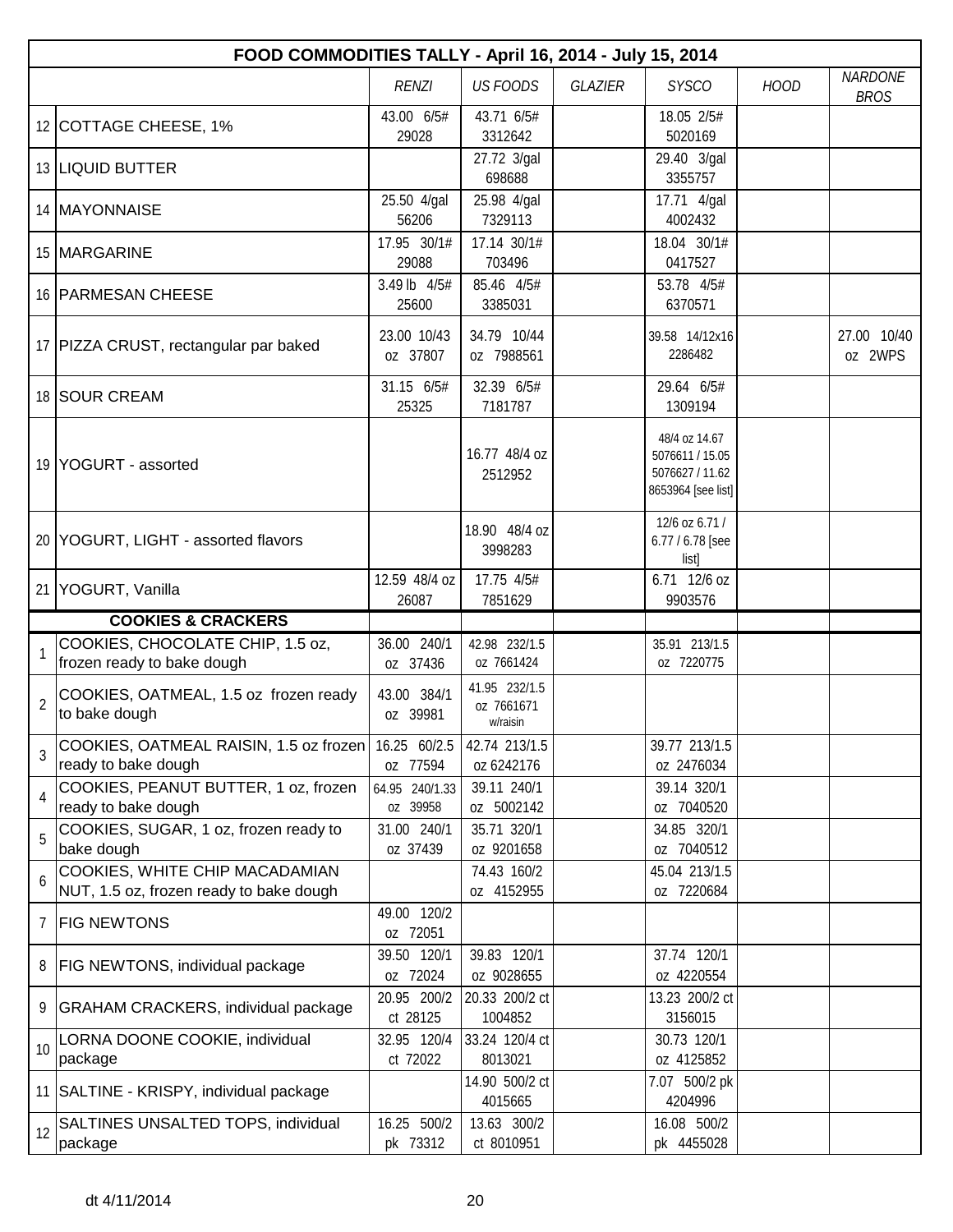| FOOD COMMODITIES TALLY - April 16, 2014 - July 15, 2014 |                                                       |                         |                                        |         |                                                                |             |                               |
|---------------------------------------------------------|-------------------------------------------------------|-------------------------|----------------------------------------|---------|----------------------------------------------------------------|-------------|-------------------------------|
|                                                         |                                                       | <b>RENZI</b>            | <b>US FOODS</b>                        | GLAZIER | <b>SYSCO</b>                                                   | <b>HOOD</b> | <b>NARDONE</b><br><b>BROS</b> |
| 13                                                      | SUGAR FREE COOKIE, Chocolate,<br>individual package   |                         | 44.10 120/3 ct<br>3270170              |         |                                                                |             |                               |
| 14                                                      | SUGAR FREE COOKIE, Lemon, individual<br>package       |                         | 44.27 120/3 ct<br>9270364              |         |                                                                |             |                               |
| 15                                                      | SUGAR FREE COOKIE, Short Bread,<br>individual package |                         | 43.87 120/8 ct<br>5270160              |         |                                                                |             |                               |
|                                                         | <b>MISC</b>                                           |                         |                                        |         |                                                                |             |                               |
|                                                         | <b>BLACK PEPPER SHAKER - disposable</b>               |                         | 11.98 3000<br>3329323                  |         | 50.37 60/1.5<br>oz 9461716                                     |             |                               |
|                                                         | 2 GLUTEN FREE - BAGELS, asst                          |                         |                                        |         |                                                                |             |                               |
| 3                                                       | <b>GLUTEN FREE - BREAD</b>                            |                         |                                        |         | 6/30 oz 43.53 whl<br>grain 0505624 /<br>45.82 white<br>0505598 |             |                               |
| 4                                                       | <b>GLUTEN FREE - CHEX CEREAL</b>                      |                         |                                        |         | 34.98 4/33 oz<br>7560147                                       |             |                               |
| 5                                                       | GLUTEN FREE - FROZEN SHERBERT,<br>asst                |                         |                                        |         |                                                                |             |                               |
| 6                                                       | <b>GLUTEN FREE - MUFFINS, asst</b>                    |                         |                                        |         |                                                                |             |                               |
| $\overline{7}$                                          | KOSHER - BREAD                                        |                         |                                        |         | $22.65 - 31.05$<br>asst [see list]                             |             |                               |
| 8                                                       | KOSHER - CHOW MEIN DINNER                             |                         |                                        |         | 31.86 6/12.5<br>oz 5573023                                     |             |                               |
| 9                                                       | KOSHER - CHICKEN DINNER                               |                         |                                        |         | 31.86 6/12.5<br>oz 5572989                                     |             |                               |
|                                                         | 10 KOSHER - CHICKEN LEG DINNER                        |                         |                                        |         | 31.86 6/12.5<br>oz 5737547                                     |             |                               |
|                                                         | 11 KOSHER - COLD CUTS                                 |                         |                                        |         |                                                                |             |                               |
|                                                         | 12 KOSHER - FISH DINNER                               |                         |                                        |         | 31.86 6/12.5<br>oz 5735768                                     |             |                               |
|                                                         | 13 KOSHER - POT ROAST DINNER                          |                         |                                        |         | 31.86 6/12.5<br>oz 5735749                                     |             |                               |
|                                                         | 14 KOSHER - SALISBURY STEAK DINNER                    |                         |                                        |         | 31.86 6/12.5<br>oz 5572860                                     |             |                               |
|                                                         | 15 KOSHER - SLICED CHEESE                             |                         |                                        |         |                                                                |             |                               |
| 16                                                      | KOSHER - SPAGHETTI & MEATBALL<br><b>DINNER</b>        |                         |                                        |         | 31.86 6/12.5<br>oz 5574410                                     |             |                               |
|                                                         | 17 KOSHER - TURKEY DINNER                             |                         |                                        |         | 31.86 6/12.5<br>oz 5735756                                     |             |                               |
|                                                         | 18 READY MADE BISCUITS - 3"                           | 23.05 175/1<br>oz 51004 | 22.68 75/2.85<br>oz 6317150            |         | 20.16<br>120/2.25 oz                                           |             |                               |
|                                                         | 19 READY MADE BISCUITS - 2"                           | 23.05 175/2<br>oz 51003 | 30.41 120/2<br>oz 968719               |         | 22.37 175/1<br>oz 5655097                                      |             |                               |
|                                                         | 20 SALT SHAKER - disposable                           |                         | 5.90 3000<br>9329327                   |         | 25.49 96/4 oz<br>9461617                                       |             |                               |
|                                                         | 21 SPRAY COATING (pan)                                | 66422                   | 13.95 6/17 oz 23.99 6/17 oz<br>5771977 |         | 10.65 6/17 oz<br>4135380                                       |             |                               |